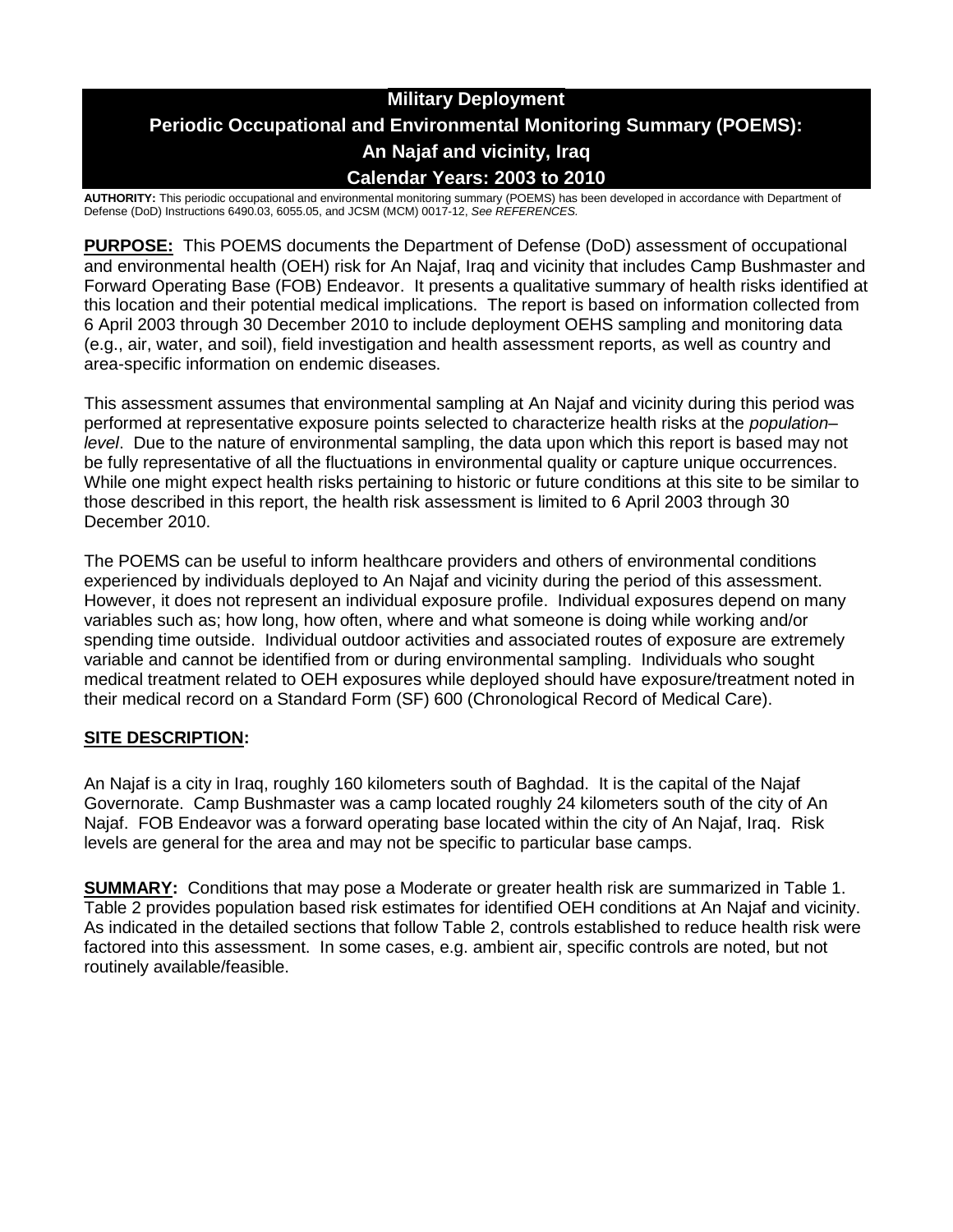### **Table 1: Summary of Occupational and Environmental Conditions with MODERATE or Greater Health Risk**

#### *Short-term health risks & medical implications:*

The following hazards may be associated with potential acute health effects in some personnel during deployment at An Najaf and vicinity that includes Camp Bushmaster and FOB Endeavor:

Food/waterborne diseases (e.g., bacterial diarrhea, hepatitis A, typhoid/paratyphoid fever, diarrhea-cholera, diarrheaprotozoal, brucellosis, hepatitis E); other endemic diseases (cutaneous leishmaniasis (acute), Crimean-Congo hemorrhagic fever, sandfly fever, typhus-miteborne, leptospirosis, schistosomiasis, Tuberculosis (TB), rabies, Q fever); and heat stress. For food/waterborne diseases (e.g., bacterial diarrhea, hepatitis A, typhoid/paratyphoid fever, diarrhea-cholera, diarrheaprotozoal, brucellosis, hepatitis E), if ingesting local food and water, the health effects can temporarily incapacitate personnel (diarrhea) or result in prolonged illness (hepatitis A, typhoid/paratyphoid fever, brucellosis, hepatitis E). Risks from food/waterborne diseases may have been reduced with preventive medicine controls and mitigation, which includes hepatitis A and typhoid fever vaccinations and only drinking from approved water sources in accordance with standing CENTCOM policy. For other vector-borne endemic diseases (cutaneous leishmaniasis (acute), Crimean-Congo hemorrhagic fever, sandfly fever, typhus-miteborne), these diseases may constitute a significant risk due to exposure to biting vectors; risk reduced to 'Low' by proper wear of the treated uniform, application of repellent to exposed skin, bed net use, and appropriate chemoprophylaxis, as well as minimizing areas of standing water and other vector-breeding areas. For water contact diseases (leptospirosis, schistosomiasis), activities involving extensive contact with surface water increase risk. For respiratory diseases (TB), personnel in close-quarter conditions could have been at risk for person-toperson spread. Animal contact diseases (rabies, Q fever), pose year-round risk. For heat stress, risk can be greater during months of April through October, and greater for susceptible persons including those older than 45, of low fitness level, unacclimatized, or with underlying medical conditions, and those under operational constraints (equipment, PPE, vehicles). Risks from heat stress may have been reduced with preventive medicine controls, work-rest cycles, proper hydration and nutrition, and mitigation.

Air quality: For inhalable coarse particulate matter less than 10 micrometers in diameter (PM<sub>10</sub>), the PM<sub>10</sub> overall short-term risk was not evaluated due to insufficient data available to characterize risk. For inhalable fine particulate matter less than 2.5 micrometers in diameter (PM<sub>2.5</sub>), the PM<sub>2.5</sub> overall short-term risk was not assessed due to insufficient data available to characterize risk. However, exposures to PM<sub>10</sub> and PM<sub>2.5</sub> may vary, as conditions may vary, and may result in mild to more serious short-term health effects (e.g., eye, nose or throat and lung irritation) in some personnel while at this site, particularly exposures to high levels of dust such as during high winds or dust storms. For PM<sub>10</sub> and PM<sub>2.5</sub>, certain subgroups of the deployed forces (e.g., those with pre-existing asthma/cardio-pulmonary conditions) are at greatest risk of developing notable health effects. Although most short-term health effects from exposure to particulate matter should have resolved post-deployment, providers should be prepared to consider the relationship between deployment exposures and current complaints. Some individuals may have sought treatment for acute respiratory irritation during their time at Al Najaf and vicinity. Personnel who reported with symptoms or required treatment while at this site should have exposure and treatment noted in medical record (e.g., electronic medical record and/or on a Standard Form (SF) 600 (*Chronological Record of Medical Care*).

#### *Long-term health risks & medical implications:*

The following hazards may be associated with potential chronic health effects in some personnel during deployment at An Najaf and vicinity that includes Camp Bushmaster and FOB Endeavor:

Air quality: For inhalable fine particulate matter less than 2.5 micrometers in diameter (PM<sub>2.5</sub>), the overall long-term risk was not evaluated due to insufficient data available to characterize risk. Inhalable coarse particulate matter less than 10 micrometers in diameter (PM10) was not evaluated for long-term risk due to no available health guidelines. However, the area was a dusty desert environment, and conditions may have varied. For inhalational exposure to high levels of dust,  $PM_{10}$  and  $PM_{2.5}$ , such as during high winds or dust storms, it is considered possible that some otherwise healthy personnel who were exposed for a long-term period to dust and particulate matter could develop certain health conditions (e.g., reduced lung function, cardiopulmonary disease). Personnel with a history of asthma or cardiopulmonary disease could potentially be more likely to develop such chronic health conditions. While the dust and particulate matter exposures are acknowledged, at this time there were no specific recommended, post-deployment medical surveillance evaluations or treatments. Providers should still consider overall individual health status (e.g., any underlying conditions/susceptibilities) and any potential unique individual exposures (such as occupational or specific personal dosimeter data) when assessing individual concerns. Certain individuals may need to be followed/evaluated for specific occupational exposures/injuries (e.g., annual audiograms as part of the medical surveillance for those enrolled in the Hearing Conservation Program; and personnel covered by Respiratory Protection Program and/or Hazardous Waste/Emergency Responders Medical Surveillance).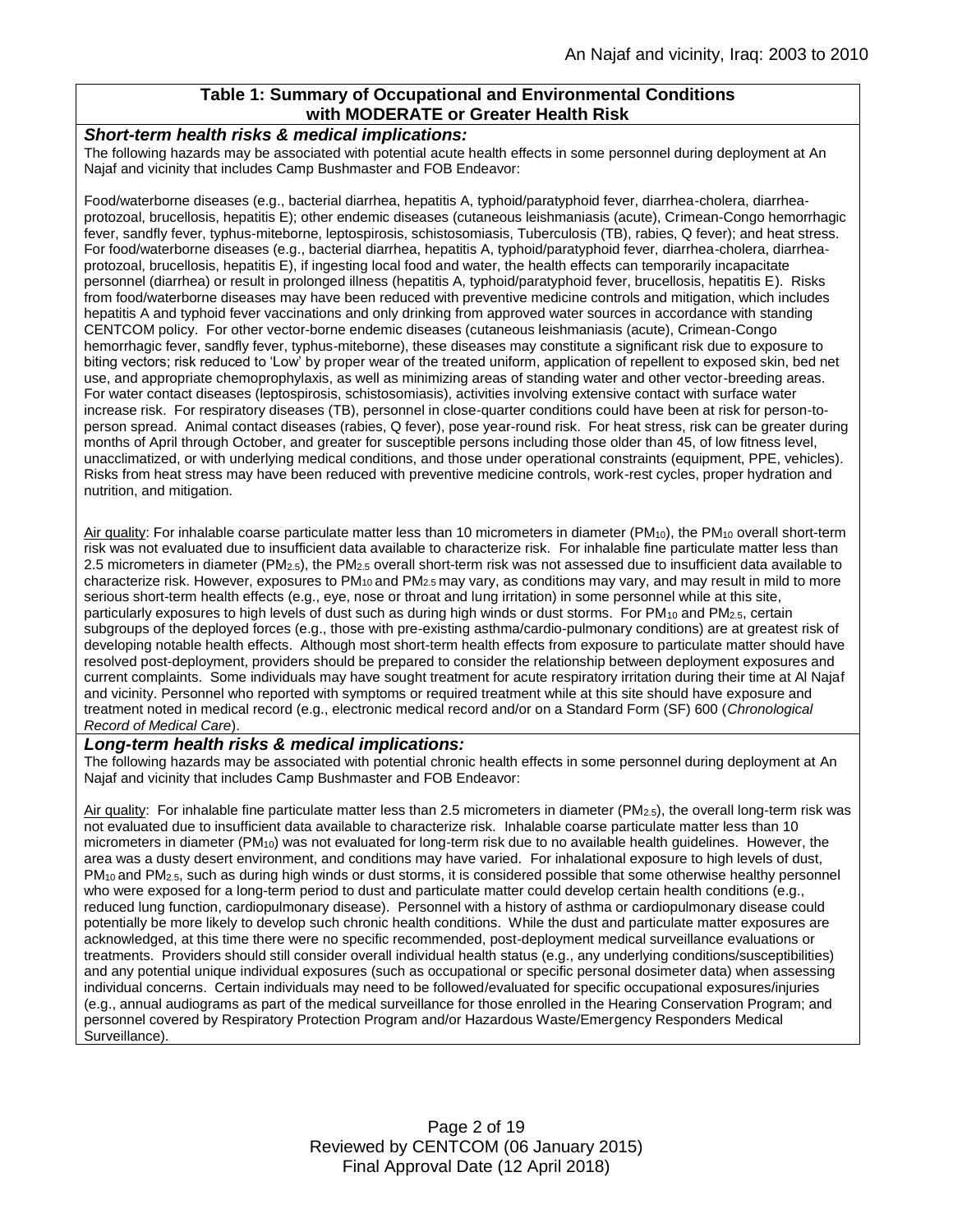### **Table 2. Population-Based Health Risk Estimates –** An Najaf and vicinity that includes Camp Bushmaster and FOB Endeavor **1, 2**

| Source of<br><b>Identified Health</b><br>Risk <sup>3</sup>                                | Unmitigated Health Risk Estimate <sup>4</sup>                                                                                                                                                                                                                                                                                                                                      | <b>Control Measures</b><br>Implemented                                                                                                                                                                                                                                                                                                      | <b>Residual Health Risk Estimate<sup>4</sup></b>                      |
|-------------------------------------------------------------------------------------------|------------------------------------------------------------------------------------------------------------------------------------------------------------------------------------------------------------------------------------------------------------------------------------------------------------------------------------------------------------------------------------|---------------------------------------------------------------------------------------------------------------------------------------------------------------------------------------------------------------------------------------------------------------------------------------------------------------------------------------------|-----------------------------------------------------------------------|
| <b>AIR</b>                                                                                |                                                                                                                                                                                                                                                                                                                                                                                    |                                                                                                                                                                                                                                                                                                                                             |                                                                       |
| Particulate<br>matter less than<br>10 micrometers<br>in diameter<br>$(PM_{10})$           | Short-term: Insufficient data were<br>available to characterize risk.                                                                                                                                                                                                                                                                                                              | Limiting strenuous<br>physical activities when air<br>quality is especially poor;<br>and actions such as<br>closing tent flaps,<br>windows, and doors.                                                                                                                                                                                      | Short-term: Insufficient data were<br>available to characterize risk. |
|                                                                                           | Long-term: No health guidelines                                                                                                                                                                                                                                                                                                                                                    |                                                                                                                                                                                                                                                                                                                                             | Long-term: No health guidelines                                       |
| Particulate<br>matter less than<br>2.5 micrometers<br>in diameter<br>(PM <sub>2.5</sub> ) | Short-term: Insufficient data were<br>available to characterize risk.                                                                                                                                                                                                                                                                                                              | Limiting strenuous<br>physical activities when air<br>quality is especially poor;<br>and actions such as<br>closing tent flaps,<br>windows, and doors.                                                                                                                                                                                      | Short-term: Insufficient data were<br>available to characterize risk. |
|                                                                                           | Long-term: Insufficient data were<br>available to characterize risk.                                                                                                                                                                                                                                                                                                               |                                                                                                                                                                                                                                                                                                                                             | Long-term: Insufficient data were<br>available to characterize risk.  |
| <b>ENDEMIC</b><br><b>DISEASE</b>                                                          |                                                                                                                                                                                                                                                                                                                                                                                    |                                                                                                                                                                                                                                                                                                                                             |                                                                       |
| Food<br>borne/Waterborne<br>(e.g., diarrhea-<br>bacteriological)                          | Short-term: Variable, (bacterial<br>diarrhea, hepatitis A, typhoid fever) to<br>Moderate (diarrhea-cholera, diarrhea-<br>protozoal, brucellosis and hepatitis E).<br>If local food/water were consumed, the<br>health effects can temporarily<br>incapacitate personnel (diarrhea) or<br>result in prolonged illness (Hepatitis A,<br>Typhoid fever, Brucellosis, Hepatitis<br>E). | Preventive measures<br>include Hepatitis A and<br>Typhoid fever vaccination<br>and consumption of food<br>and water only from<br>approved sources.                                                                                                                                                                                          | Short-term: Low to none                                               |
|                                                                                           | Long-term: none identified                                                                                                                                                                                                                                                                                                                                                         |                                                                                                                                                                                                                                                                                                                                             | Long-term: No data available                                          |
| Arthropod Vector<br><b>Borne</b>                                                          | Short-term: Variable, Moderate for<br>leishmaniasis-cutaneous, Crimean-<br>Congo hemorrhagic fever, sandfly<br>fever and typhus-miteborne; Low for<br>West Nile fever, and Plague.                                                                                                                                                                                                 | Preventive measures<br>include proper wear of<br>treated uniform,<br>application of repellent to<br>exposed skin, and bed net<br>use, minimizing areas of<br>standing water and<br>appropriate<br>chemoprophylaxis.                                                                                                                         | Short-term: Low                                                       |
|                                                                                           | Long-term: Low (Leishmaniasis-<br>visceral infection)                                                                                                                                                                                                                                                                                                                              |                                                                                                                                                                                                                                                                                                                                             | Long-term: No data available                                          |
| Water-Contact<br>(e.g. wading,                                                            | Short-term: Moderate for leptospirosis<br>and schistosomiasis.                                                                                                                                                                                                                                                                                                                     |                                                                                                                                                                                                                                                                                                                                             | Short-term: Moderate for leptospirosis<br>and schistosomiasis.        |
| swimming)                                                                                 | Long-term: No data available                                                                                                                                                                                                                                                                                                                                                       |                                                                                                                                                                                                                                                                                                                                             | Long-term: No data available                                          |
| Respiratory                                                                               | Short-term: Variable; Moderate for<br>tuberculosis (TB) to Low for<br>meningococcal meningitis.                                                                                                                                                                                                                                                                                    | Providing adequate living<br>and work space; medical<br>screening; vaccination                                                                                                                                                                                                                                                              | Short-term: Low                                                       |
|                                                                                           | Long-term: No data available                                                                                                                                                                                                                                                                                                                                                       |                                                                                                                                                                                                                                                                                                                                             | Long-term: No data available                                          |
| <b>Animal Contact</b>                                                                     | Short-term: Variable; Moderate for<br>rabies and Q-fever, and Low for<br>Anthrax and H5N1 avian influenza.                                                                                                                                                                                                                                                                         | Prohibiting contact with,<br>adoption, or feeding of<br>feral animals IAW U.S.<br><b>Central Command</b><br>(CENTCOM) General<br>Order (GO) 1B. Risks are<br>further reduced in the<br>event of assessed contact<br>by prompt post-exposure<br>rabies prophylaxis IAW<br>The Center for Disease<br>Control's (CDC) Advisory<br>Committee on | Short-term: No data available                                         |
|                                                                                           | Long-term: Low (Rabies)                                                                                                                                                                                                                                                                                                                                                            |                                                                                                                                                                                                                                                                                                                                             | Long-term: No data available                                          |

Page 3 of 19 Reviewed by CENTCOM (06 January 2015) Final Approval Date (12 April 2018)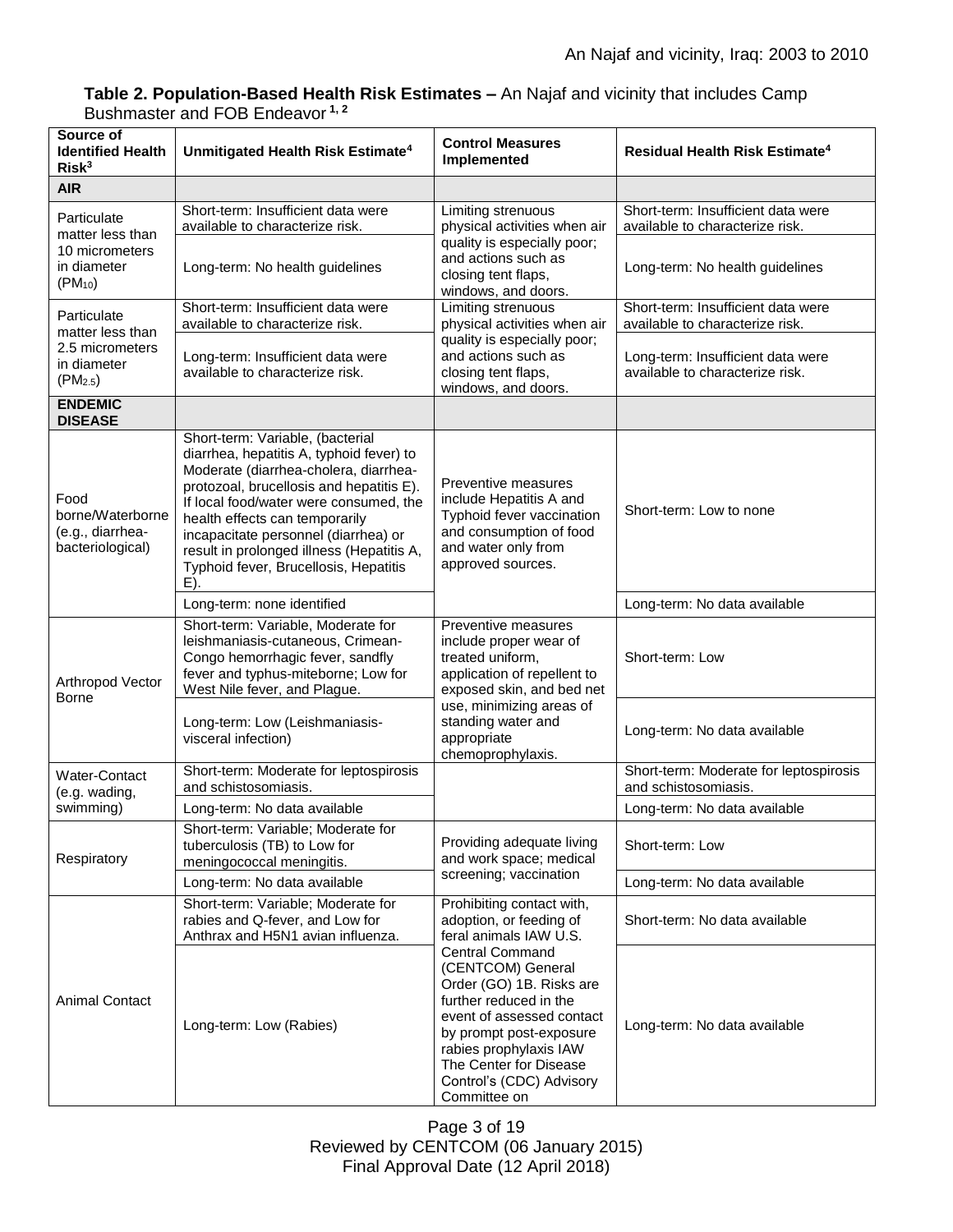|                                                     |                                                                                                                                                                                                                               | <b>Immunization Practices</b><br>quidance.                                                                                                                                                                                             |                                                                                                                                                                                                                                                          |
|-----------------------------------------------------|-------------------------------------------------------------------------------------------------------------------------------------------------------------------------------------------------------------------------------|----------------------------------------------------------------------------------------------------------------------------------------------------------------------------------------------------------------------------------------|----------------------------------------------------------------------------------------------------------------------------------------------------------------------------------------------------------------------------------------------------------|
| <b>VENOMOUS</b><br><b>ANIMAL/</b><br><b>INSECTS</b> |                                                                                                                                                                                                                               |                                                                                                                                                                                                                                        |                                                                                                                                                                                                                                                          |
| Snakes.<br>scorpions, and<br>spiders                | Short-term: Low; If encountered,<br>effects of venom vary with species<br>from mild localized swelling (e.g.<br>Scorpio maurus) to potentially lethal<br>effects (e.g. Echis sochureki).                                      | Risk reduced by avoiding<br>contact, proper wear of<br>uniform (especially<br>footwear), and proper and<br>timely treatment.                                                                                                           | Short-term: Low; If encountered,<br>effects of venom vary with species<br>from mild localized swelling (e.g.<br>Scorpio maurus) to potentially lethal<br>effects (e.g. Echis sochureki).                                                                 |
|                                                     | Long-term: No data available                                                                                                                                                                                                  |                                                                                                                                                                                                                                        | Long-term: No data available                                                                                                                                                                                                                             |
| <b>HEAT/COLD</b><br><b>STRESS</b>                   |                                                                                                                                                                                                                               |                                                                                                                                                                                                                                        |                                                                                                                                                                                                                                                          |
| Heat                                                | Short-term: Low to Extremely High;<br>Risk of heat injury is Extremely High<br>for May - October, High for April, and<br>Low for all other months.<br>Long-term: Low, The long-term risk<br>was Low. However, the risk may be | Work-rest cycles, proper<br>hydration and nutrition,<br>and Wet Bulb Globe<br>Temperature (WBGT)<br>monitoring.                                                                                                                        | Short-term: Low; Risk of heat injury in<br>unacclimatized or susceptible<br>personnel is Extremely High for May -<br>October, High for April, and Low for all<br>other months.<br>Long-term: Low, The long-term risk is<br>Low. However, the risk may be |
|                                                     | greater to certain susceptible persons-<br>those older (i.e., greater than 45<br>years), in lesser physical shape, or<br>with underlying medical/health<br>conditions.                                                        |                                                                                                                                                                                                                                        | greater to certain susceptible persons-<br>those older (i.e., greater than 45<br>years), in lesser physical shape, or<br>with underlying medical/health<br>conditions.                                                                                   |
| Cold                                                | Short-term: Low risk of cold<br>stress/injury.                                                                                                                                                                                | Risks from cold stress<br>reduced with protective<br>measures such as use of<br>the buddy system, limiting<br>exposure during cold<br>weather, proper hydration<br>and nutrition, and proper<br>wear of issued protective<br>clothing. | Short-term: Low risk of cold<br>stress/injury.                                                                                                                                                                                                           |
|                                                     | Long-term: Low; Long-term health<br>implications from cold injuries are rare<br>but can occur, especially from more<br>serious injuries such as frost bite.                                                                   |                                                                                                                                                                                                                                        | Long-term: Low; Long-term health<br>implications from cold injuries are rare<br>but can occur, especially from more<br>serious injuries such as frost bite.                                                                                              |

<sup>1</sup>This Summary Table provides a qualitative estimate of population-based short- and long-term health risks associated with the occupational environment conditions at An Najaf and vicinity that includes Camp Bushmaster and FOB Endeavor. It does not represent an individual exposure profile. Actual individual exposures and health effects depend on many variables. For example, while a chemical may have been present in the environment, if a person did not inhale, ingest, or contact a specific dose of the chemical for adequate duration and frequency, then there may have been no health risk. Alternatively, a person at a specific location may have experienced a unique exposure which could result in a significant individual exposure. Any such person seeking medical care should have their specific exposure documented in an SF600.

 $^2$  This assessment is based on specific environmental sampling data and reports obtained from 6 April 2003 through 30 December 2010. Sampling locations are assumed to be representative of exposure points for the camp population but may not reflect all the fluctuations in environmental quality or capture unique exposure incidents.

 $3$ This Summary Table is organized by major categories of identified sources of health risk. It only lists those sub-categories specifically identified and addressed at An Najaf and vicinity. The health risks are presented as Low, Moderate, High or Extremely High for both acute and chronic health effects. The health risk level is based on an assessment of both the potential severity of the health effects that could be caused and probability of the exposure that would produce such health effects. Details can be obtained from the Army Public Health Center (Provisional). Where applicable, "None Identified" is used when though a potential exposure is identified, and no health risks of either a specific acute or chronic health effects are determined. More detailed descriptions of OEH exposures that are evaluated but determined to pose no health risk are discussed in the following sections of this report.

<sup>4</sup>Health risks in this Summary Table are based on quantitative surveillance thresholds (e.g. endemic disease rates; host/vector/pathogen surveillance) or screening levels, e.g., Military Exposure Guidelines (MEGs) for chemicals*.* Some previous assessment reports may provide slightly inconsistent health risk estimates because quantitative criteria such as MEGs may have changed since the samples were originally evaluated and/or because this assessment makes use of all historic site data while previous reports may have only been based on a select few samples.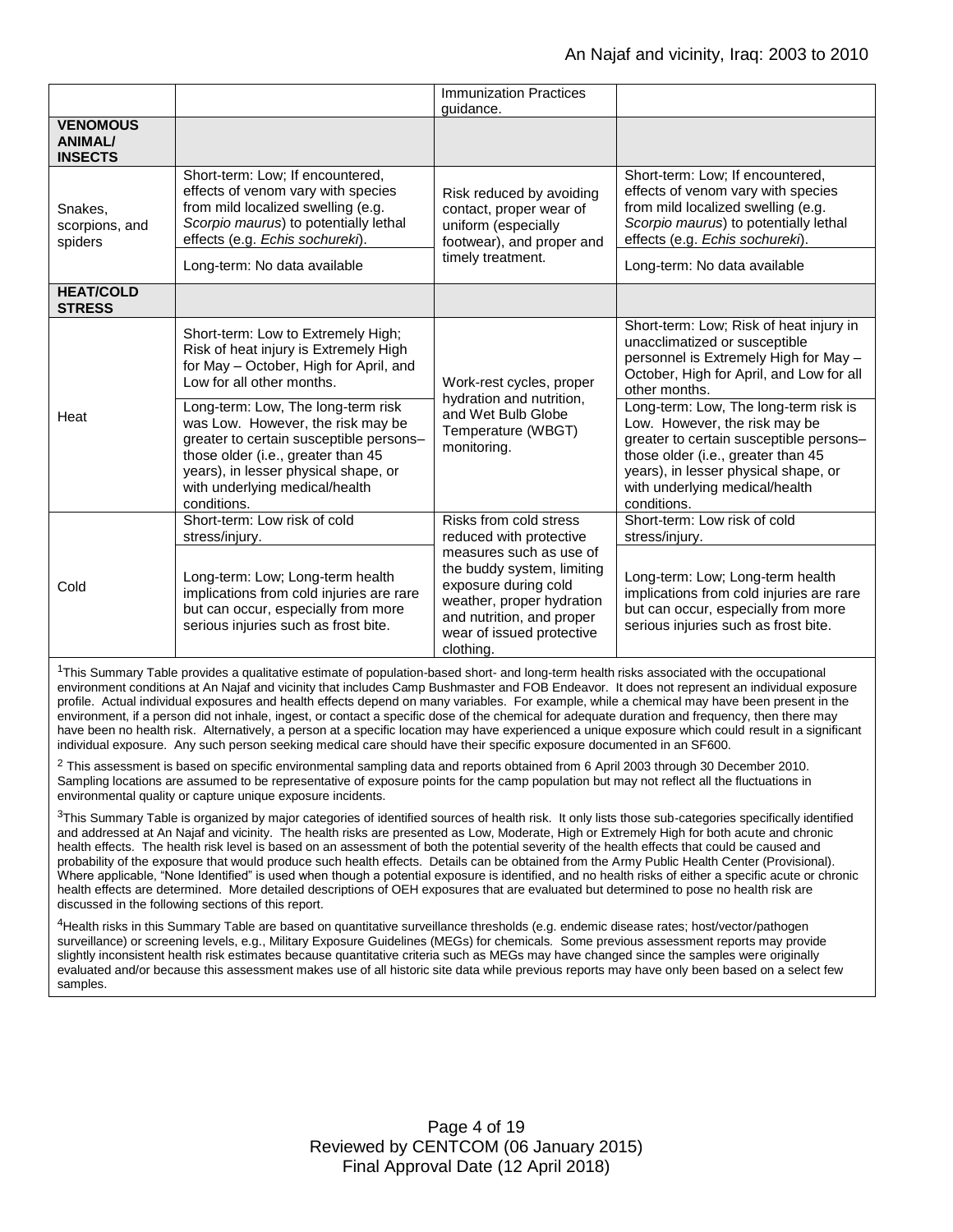# **1 Discussion of Health Risks at An Najaf and vicinity, Iraq by Source**

The following sections provide additional information about the OEH conditions summarized above. All risk assessments were performed using the methodology described in the U.S. Army Public Health Command (USAPHC) Technical Guide 230, *Environmental Health Risk Assessment and Chemical Exposure Guidelines for Deployed Military Personnel* (USAPHC TG 230, Reference 9). All OEH risk estimates represent residual risk after accounting for preventive controls in place. Occupational exposures and exposures to endemic diseases are greatly reduced by preventive measures. For environmental exposures related to airborne dust, there are limited preventive measures available, and available measures have little efficacy in reducing exposure to ambient conditions.

# **2 Air**

# 2.1 Site-Specific Sources Identified

An Najaf and vicinity is situated in a dusty semi-arid desert environment. Inhalational exposure to high levels of dust and particulate matter, such as during high winds or dust storms, may result in mild to more serious short-term health effects (e.g., eye, nose or throat and lung irritation) in some personnel. Additionally, certain subgroups of the deployed forces (e.g., those with pre-existing asthma/cardio pulmonary conditions) are at greatest risk of developing notable health effects.

### 2.2 Particulate matter

Particulate matter (PM) is a complex mixture of extremely small particles suspended in the air. The PM includes solid particles and liquid droplets emitted directly into the air by sources such as: power plants, motor vehicles, aircraft, generators, construction activities, fires, and natural windblown dust. The PM can include sand, soil, metals, volatile organic compounds (VOC), allergens, and other compounds such as nitrates or sulfates that are formed by condensation or transformation of combustion exhaust. The PM composition and particle size vary considerably depending on the source. Generally, PM of health concern is divided into two fractions:  $PM_{10}$ , which includes coarse particles with a diameter of 10 micrometers or less, and fine particles less than 2.5 micrometers ( $PM<sub>2.5</sub>$ ), which can reach the deepest regions of the lungs when inhaled. Exposure to excessive PM is linked to a variety of potential health effects.

### 2.3 Particulate matter, less than 10 micrometers (PM<sub>10</sub>)

# 2.3.1 Exposure Guidelines:

Short Term (24-hour)  $PM_{10}$  (micrograms per cubic Long-term  $PM_{10}$  MEG ( $\mu$ g/m<sup>3</sup>): meter, μg/m<sup>3</sup>):

- 
- $\bullet$  Marginal MEG = 420
- Critical MEG = 600
- 
- Negligible  $MEG = 250$   $\bullet$  Not defined and not available.

2.3.2 Sample data/Notes:

A total of five valid PM<sub>10</sub> air samples were collected from 2003 – 2010. The range of 24-hour PM<sub>10</sub> concentrations was 100 μg/m<sup>3</sup> – 610 μg/m<sup>3</sup> with an average concentration of 373 μg/m<sup>3</sup>.

> Page 5 of 19 Reviewed by CENTCOM (06 January 2015) Final Approval Date (12 April 2018)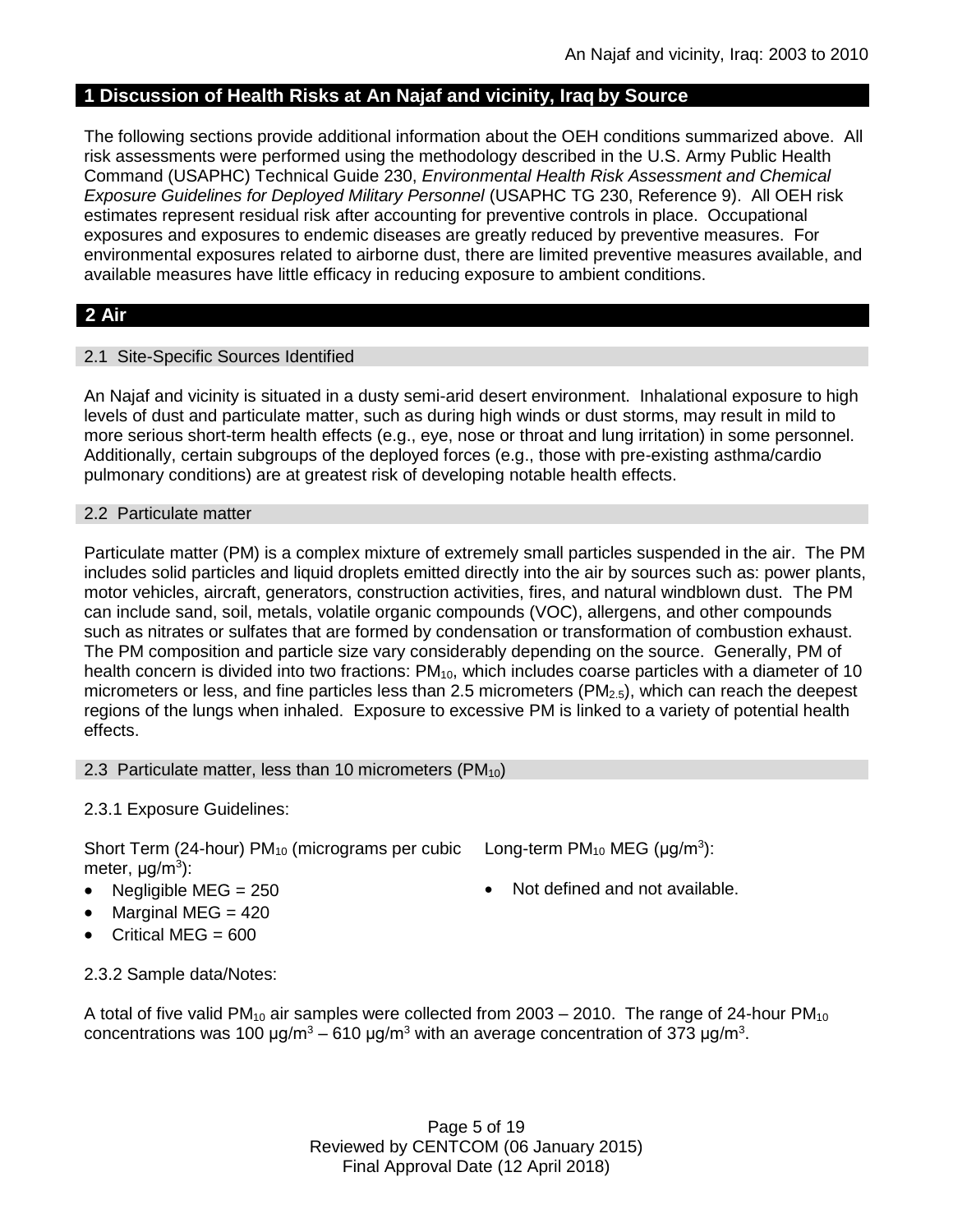2.3.3 Short-term health risks:

Insufficient data were available to characterize risk from  $PM_{10}$ .

2.3.4 Long-term health risk:

**Not Evaluated-no available health guidelines**. The U. S. Environmental Protection Agency (EPA) has retracted its long-term standard (national ambient air quality standards, NAAQS) for  $PM_{10}$  due to an inability to clearly link chronic health effects with chronic  $PM_{10}$  exposure levels.

2.4 Particulate Matter, less than 2.5 micrometers (PM $_{2.5}$ )

2.4.1 Exposure Guidelines:

Short Term (24-hour)  $PM<sub>2.5</sub>$  ( $\mu$ g/m<sup>3</sup>):

- 
- 
- Critical MEG = 500

2.4.2 Sample data/Notes:

): Long-term (1year)  $PM_{2.5}$  MEGs ( $\mu$ g/m<sup>3</sup>):

- Negligible MEG =  $65$  Negligible MEG =  $15$
- Marginal MEG =  $250$   $\bullet$  Marginal MEG =  $65$ .

A total of two valid PM<sub>2.5</sub> air samples were collected in 2009. The range of 24-hour PM<sub>2.5</sub> concentrations was 65 μg/m<sup>3</sup> – 78 μg/m<sup>3</sup> with an average concentration of 72 μg/m<sup>3</sup>.

2.4.3 Short-term and long-term health risks:

Insufficient data were available to characterize risk from  $PM<sub>2.5</sub>$ .

### 2.5 Airborne Metals

2.5.1 Sample data/Notes:

A total of nine valid PM<sup>10</sup> airborne metal samples were collected at An Najaf and vicinity from 16 April 2003 to 30 December 2010. A total of two valid  $PM<sub>2.5</sub>$  airborne metal samples were collected at An Najaf and vicinity from 16 April 2003 to 30 December 2010. Airborne metals in  $PM_{10}$  and  $PM_{2.5}$  were not detected in levels above the short-term or long-term MEGs.

2.5.2 Short-term and long-term health risks:

# **None identified based on the available sampling data.**

### **3 Soil**

# 3.1 Site-Specific Sources Identified

3.2 Sample data/Notes:

A total of seven valid surface soil samples were collected from 6 April 2003 through 21 December 2009, to assess OEH health risk to deployed personnel. The primary soil contamination exposure pathways are dermal contact and dust inhalation. Typical parameters analyzed for included semi volatile organic compounds (SVOCs), heavy metals, polychlorinated biphenyls (PCBs), pesticides,

> Page 6 of 19 Reviewed by CENTCOM (06 January 2015) Final Approval Date (12 April 2018)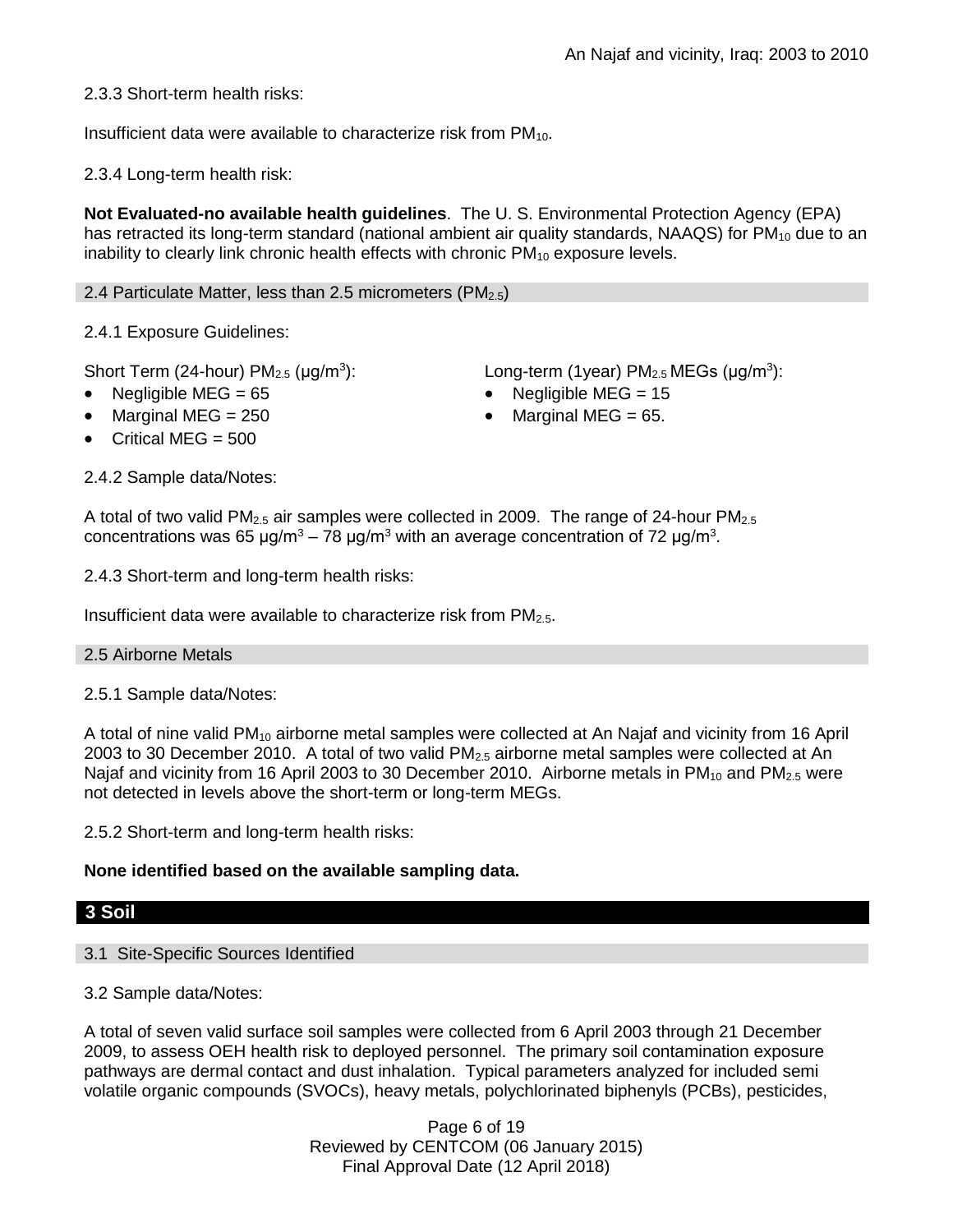herbicides. If the contaminant was known or suspected, other parameters may have been analyzed for (i.e., Total petroleum hydrocarbons (TPH) and polycyclic aromatic hydrocarbons (PAH) near fuel spills). The percent of the population exposed to soil and associated dust in the sampled areas was 75%. For the risk assessment, personnel are assumed to remain at this location for 6 months to 1 year.

3.3 Short-term health risk:

**Not an identified source of health risk**. Currently, sampling data for soil are not evaluated for short term (acute) health risks**.**

3.4 Long-term health risk:

**None identified based on available sample data.** No parameters exceeded 1-year Negligible MEGs.

# **4 Water**

In order to assess the health risk to U.S. personnel from exposure to water in theater, the Army Public Health Center (Provisional) (APHC (Prov)) identified the most probable exposure pathways. These are based on the administrative information provided on the field data sheets submitted with the samples taken over the time period being evaluated. Based on the information provided from the field, all samples for untreated water samples were associated with complete exposure pathways. Therefore, untreated samples were assessed as potential health hazards.

### 4.1 Ingested Water

### 4.1.1 Site-Specific Sources Identified

A total of one valid water sample from An Najaf was evaluated for drinking or ingestion exposure. A total of one valid water sample from An Najaf was evaluated for nondrinking exposure.

### 4.1.2 Sample data/Notes:

To assess the potential for adverse health effects to troops, the following assumptions were made about dose and duration: A conservative (protective) assumption was that personnel routinely ingested 5 liters per day (L/day) of water for up to 365 days (1-year). It was further assumed that control measures were not used. A total of one valid water sample was collected on 17 May 2003. No chemicals were detected at levels above the short or long-term MEGs.

4.1.3 Short-term and long-term health risk:

**None identified based on available sample data.** All analyzed parameters were below the short and long-term Negligible MEGs.

### 4.2 Non-Drinking Water

# 4.2.1 Site-Specific Sources Identified

Although the primary route of exposure for most microorganisms is ingestion of contaminated water, dermal exposure to some microorganisms, chemicals, and biologicals may also cause adverse health effects. Complete exposure pathways would include drinking, brushing teeth, personal hygiene, cooking, providing medical and dental care using a contaminated water supply or during dermal contact at vehicle or aircraft wash racks.

> Page 7 of 19 Reviewed by CENTCOM (06 January 2015) Final Approval Date (12 April 2018)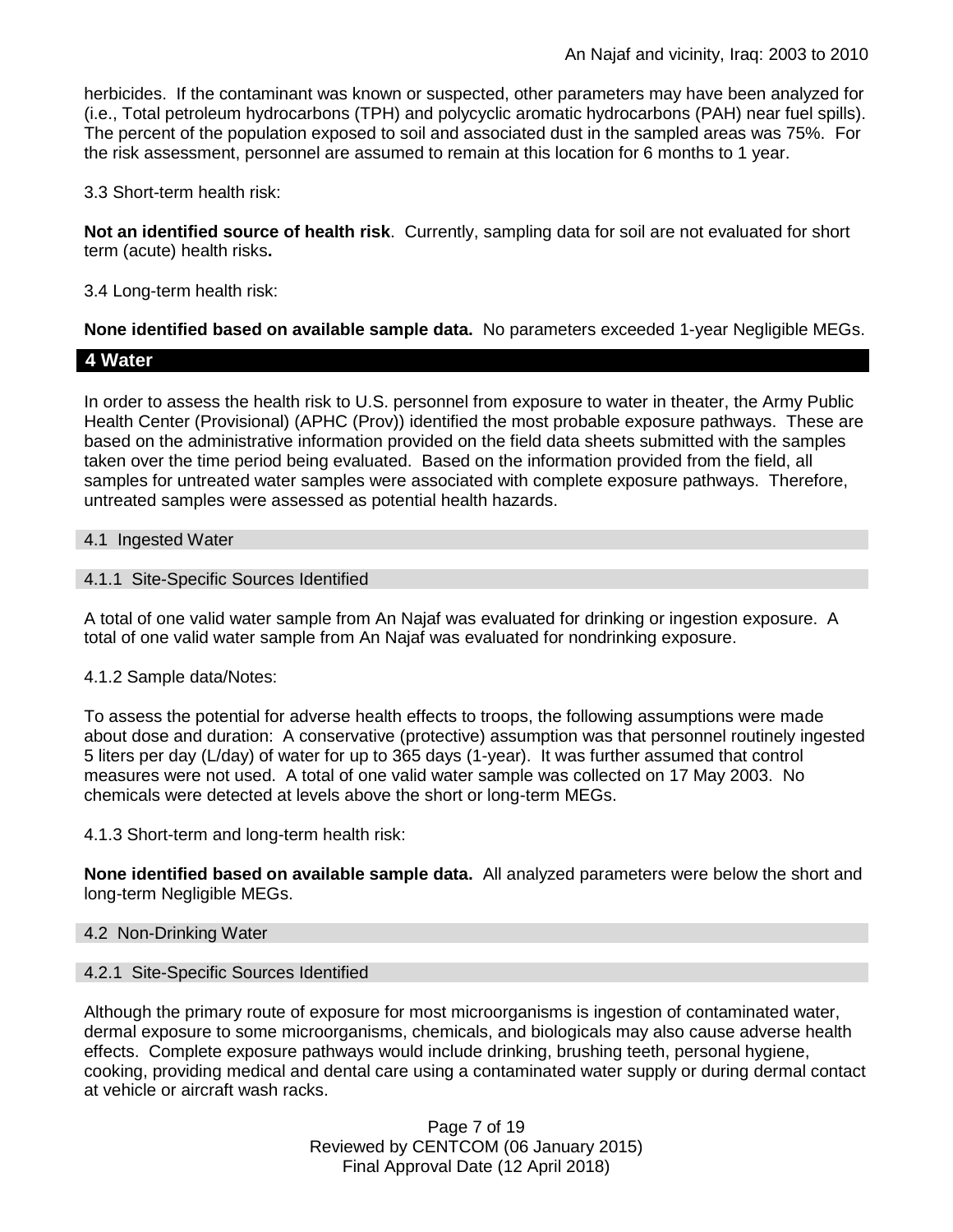### 4.2.2 Sample data/Notes:

To assess the potential for adverse health effects to troops the following assumptions were made about dose and duration: All U.S. personnel at this location were expected to remain at this site for approximately 1 year. A conservative (protective) assumption is that personnel routinely consumed less than 5L/day of non-drinking water for up to 365 days (1-year). It is further assumed that control measures and/or personal protective equipment were not used. A total of one valid water sample was collected on 19 April 2003. No chemicals were detected at levels above the short or long-term MEGs.

4.2.3 Short and long-term health risks:

**None identified based on available sample data.** All analyzed parameters were below the short and long-term Negligible MEGs.

### **5 Military Unique**

#### 5.1 Chemical Biological, Radiological Nuclear (CBRN) Weapons

No specific hazard sources were documented in the Defense Occupational and Environmental Health Readiness System (DOEHRS) or the Military Environmental Surveillance Library (MESL) from the 6 April 2003 through 30 December 2010 timeframe.

#### 5.2 Depleted Uranium (DU)

No specific hazard sources were documented in the DOEHRS or the MESL from the 6 April 2003 through 30 December 2010 timeframe.

#### 5.3 Ionizing Radiation

No specific hazard sources were documented in the DOEHRS or the MESL from the 6 April 2003 through 30 December 2010 timeframe.

#### 5.4 Non-Ionizing Radiation

No specific hazard sources were documented in the DOEHRS or the MESL from the 6 April 2003 through 30 December 2010 timeframe.

### **6 Endemic Diseases**

This document lists the endemic diseases reported in the region, its specific health risks and severity and general health information about the diseases. USCENTCOM MOD 12 (Reference 11) lists deployment requirements, to include immunizations and chemoprophylaxis, in effect during the timeframe of this POEMS.

### 6.1 Foodborne and Waterborne Diseases

Food borne and waterborne diseases in the area are transmitted through the consumption of local food and water. Local unapproved food and water sources (including ice) are heavily contaminated with pathogenic bacteria, parasites, and viruses to which most U.S. Service members have little or no natural immunity. Effective host nation disease surveillance does not exist within the country. Only a small fraction of diseases are identified or reported in host nation personnel. Diarrheal diseases are expected to temporarily incapacitate a very high percentage of U.S. personnel within days if local food,

> Page 8 of 19 Reviewed by CENTCOM (06 January 2015) Final Approval Date (12 April 2018)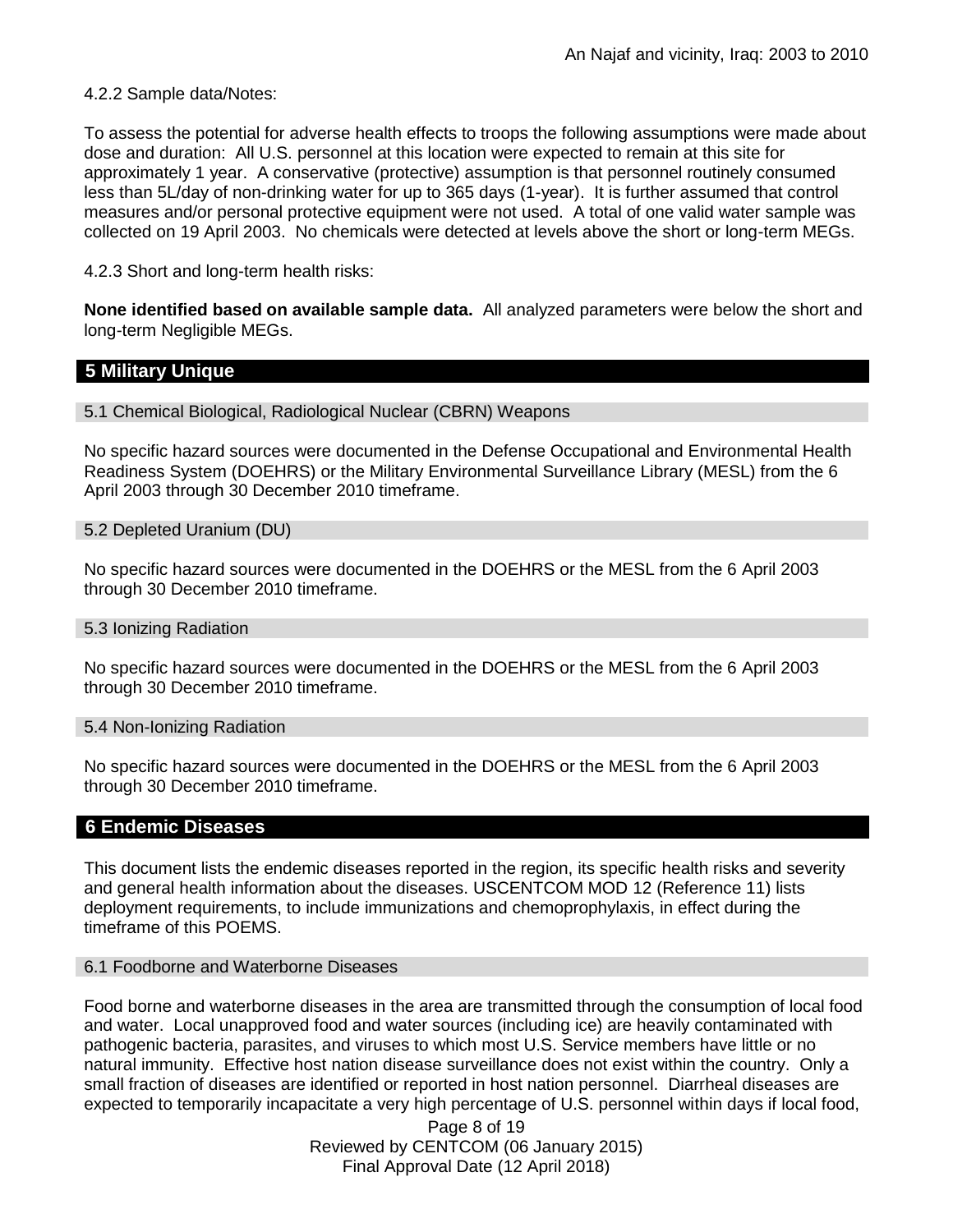water, or ice is consumed. Hepatitis A and typhoid fever infections typically cause prolonged illness in a smaller percentage of unvaccinated personnel. Vaccinations are required for DOD personnel and contractors. In addition, although not specifically assessed in this document, significant outbreaks of viral gastroenteritis (e.g., norovirus) and food poisoning (e.g., *Bacillus cereus*, *Clostridium perfringens*, *Staphylococcus*) may occur. Key disease risks are summarized below:

Mitigation strategies were in place and included consuming food and water from approved sources, vaccinations (when available), frequent hand washing and general sanitation practices.

# 6.1.1 Diarrheal diseases (bacteriological)

**High, mitigated to Low**: Diarrheal diseases are expected to temporarily incapacitate a very high percentage of personnel (potentially over 50% per month) within days if local food, water, or ice is consumed. Field conditions (including lack of hand washing and primitive sanitation) may facilitate person-to-person spread and epidemics. Typically mild disease treated in outpatient setting; recovery and return to duty in less than 72 hours with appropriate therapy. A small proportion of infections may require greater than 72 hours limited duty, or hospitalization.

# 6.1.2 Hepatitis A, typhoid/paratyphoid fever, and diarrhea-protozoal

**High, mitigated to Low**: Unmitigated health risk to U.S. personnel is high year round for hepatitis A and typhoid/paratyphoid fever, and Moderate for diarrhea-protozoal. Mitigation was in place to reduce the risks to low. Hepatitis A, typhoid/paratyphoid fever, and diarrhea-protozoal disease may cause prolonged illness in a small percentage of personnel (less than 1% per month). Although much rarer, other potential diseases in this area that are also considered a Moderate risk include: hepatitis E, diarrhea-cholera, and brucellosis.

# 6.1.3 Short-term Health Risks:

**Low**: The overall unmitigated short-term risk associated with food borne and waterborne diseases are considered High (bacterial diarrhea, hepatitis A, typhoid/paratyphoid fever) to Moderate (diarrheacholera, diarrhea-protozoal, brucellosis) to Low (hepatitis E) if local food or water is consumed. Preventive Medicine measures reduced the risk to Low. Confidence in the health risk estimate was high.

6.1.4 Long-term Health Risks:

# **None identified based on available data.**

# 6.2 Arthropod Vector-Borne Diseases

During the warmer months, the climate and ecological habitat support populations of arthropod vectors, including mosquitoes, ticks, mites, and sandflies. Significant disease transmission is sustained countrywide, including urban areas. Mitigation strategies were in place and included proper wear of treated uniforms, application of repellent to exposed skin, and use of bed nets and chemoprophylaxis (when applicable). Additional methods included the use of pesticides, reduction of pest/breeding habitats, and engineering controls.

# 6.2.1 Malaria

**None**: Indigenous transmission of malaria in Iraq was eliminated as of 2008 reducing risk among personnel exposed to mosquito bites to None.

> Page 9 of 19 Reviewed by CENTCOM (06 January 2015) Final Approval Date (12 April 2018)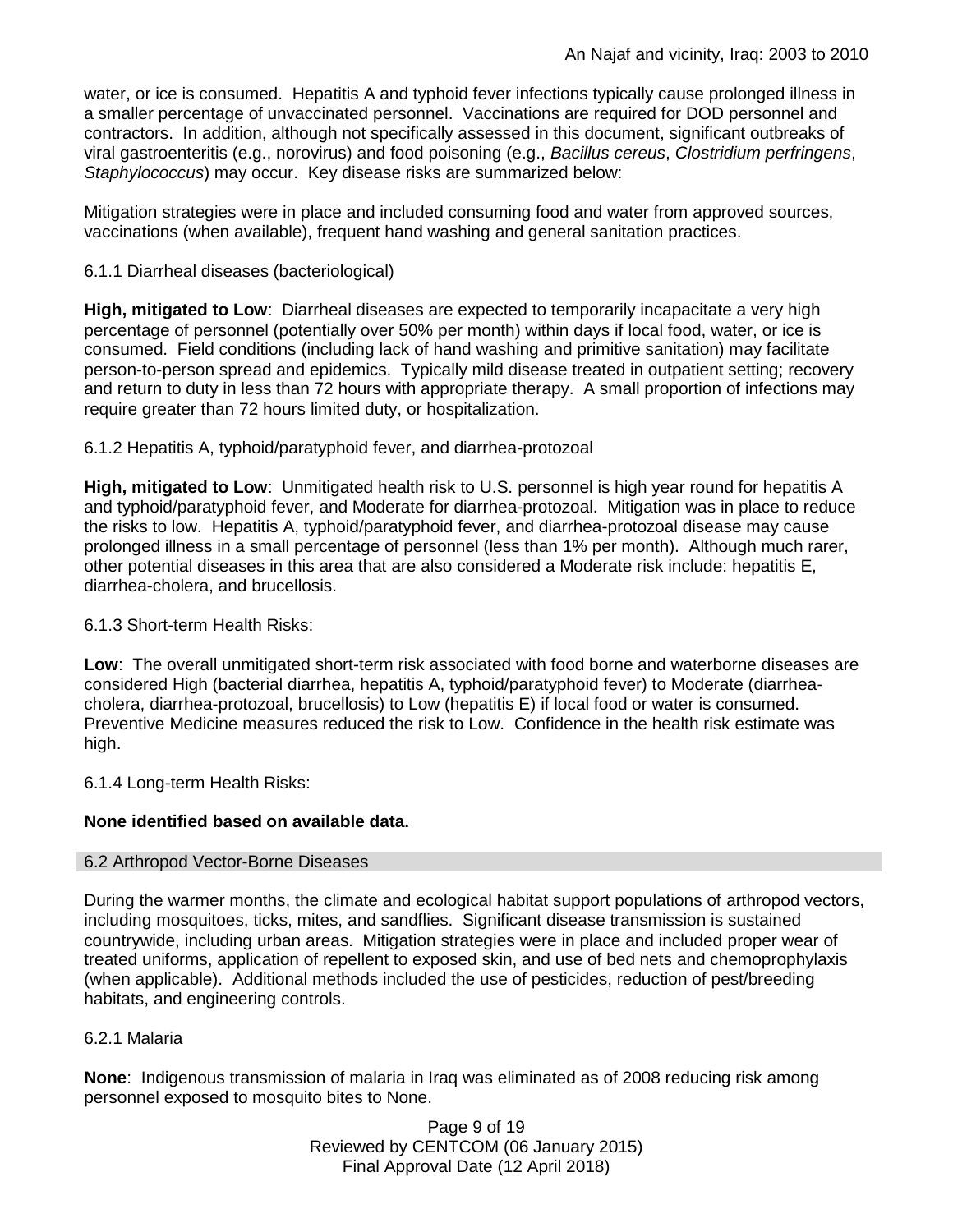# 6.2.2 Leishmaniasis

**Moderate, mitigated to Low**: The disease risk is Moderate during the warmer months when sandflies are most prevalent, but reduced to low with mitigation measures. Leishmaniasis is transmitted by sand flies. There are two forms of the disease; cutaneous (acute form) and visceral (a more latent form of the disease). The leishmaniasis parasites may survive for years in infected individuals and this infection may go unrecognized by physicians in the U.S. when infections become symptomatic years later. Cutaneous infection is unlikely to be debilitating, though lesions may be disfiguring. Visceral leishmaniasis disease can cause severe febrile illness which typically requires hospitalization with convalescence over 7 days.

# 6.2.3 Crimean-Congo hemorrhagic fever

**Moderate, mitigated to Low**: Unmitigated risk is moderate, but reduced to low with mitigation measures. Crimean-Congo hemorrhagic fever occurs in rare cases (less than 0.1% per month attack rate in indigenous personnel) and is transmitted by tick bites or occupational contact with blood or secretions from infected animals. The disease typically requires intensive care with fatality rates from 5% to 50%.

### 6.2.4 Sandfly fever

**Moderate, mitigated to Low**: Sandfly fever has a Moderate risk with potential disease rates from 1% to 10% per month under worst case conditions. Mitigation measures reduced the risk to low. The disease is transmitted by sandflies and occurs more commonly in children though adults are still at risk. Sandfly fever disease typically resulted in debilitating febrile illness requiring 1 to 7 days of supportive care followed by return to duty.

### 6.2.5 Sindbis (and Sindbis-like viruses)

**Low**: Sindbis and sindbis-like viruses are maintained in a bird-mosquito cycle in rural areas and occasionally caused limited outbreaks among humans. The viruses are transmitted by a variety of *Culex* mosquito species found primarily in rural areas. A variety of bird species may serve as reservoir or amplifying hosts. Extremely rare cases (less than 0.01% per month attack rate) could have occurred seasonally (April - November). Debilitating febrile illness often accompanied by rash, typically requires 1 to 7 days of supportive care; significant arthralgias may persist for several weeks or more in some cases. This disease is associated with a low health risk estimate.

### 6.2.6 Rickettsioses, tickborne (spotted fever group)

**Low**: Rare cases (less than 0.1% per month) of rickettsioses disease are possible among personnel exposed to tick bites. Rickettsioses are transmitted by multiple species of hard ticks, including *Rhipicephalus* spp., which are associated with dogs. Other species of ticks, including *Ixodes* are also capable of transmitting rickettsial pathogens in this group. In addition to dogs, various rodents and other animals also may serve as reservoirs. Ticks are most prevalent from April through November. Incidents can result in debilitating febrile illness, which may require 1 to 7 days of supportive care followed by return to duty. The health risk of rickettsial disease is Low.

# 6.2.7 Typhus-murine (fleaborne)

**Low**: Typhus-murine has a Low risk estimate and is assessed as present, but at unknown levels. Rare cases are possible among personnel exposed to rodents (particularly rats) and flea bites. Incidents

> Page 10 of 19 Reviewed by CENTCOM (06 January 2015) Final Approval Date (12 April 2018)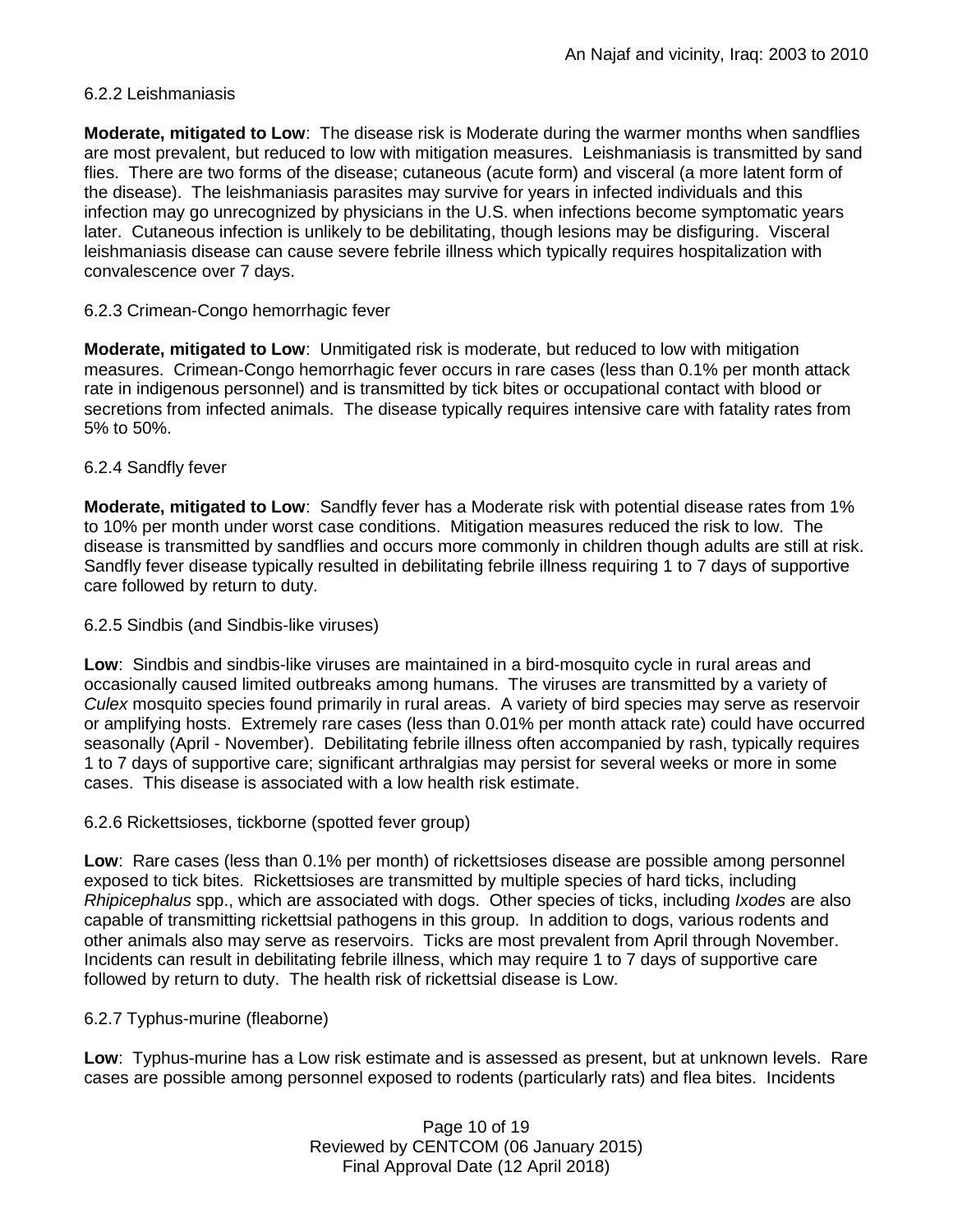may result in debilitating febrile illness typically requiring 1 to 7 days of supportive care followed by return to duty.

### 6.2.8 West Nile fever

**Low**: West Nile fever is present. The disease is maintained by the bird population and transmitted to humans via mosquito vector. Typically, infections in young, healthy adults were asymptomatic although fever, headache, tiredness, body aches (occasionally with a skin rash on trunk of body), and swollen lymph glands can occurred. This disease is associated with a low risk estimate.

### 6.2.9 Short -term health risks:

**Low:** The unmitigated risk is moderate for leishmaniasis - cutaneous (acute), Crimean-Congo hemorrhagic fever, and sandfly fever; Low for, sindbis, rickettsioses-tickborne*,* typhus-fleaborne, and West Nile fever. No hazard from malaria (2008 - 2011). Risk is reduced to Low by proper wear of the uniform and application of repellent to exposed skin. Confidence in the risk estimate is high.

### 6.2.10 Long -term health risks:

**Low:** The unmitigated risk is moderate for leishmaniasis-visceral (chronic). Risk is reduced to Low by proper wear of the uniform and application of repellent to exposed skin. Confidence in the risk estimate is high.

### 6.3 Water Contact Diseases

Tactical operations or recreational activities that involve extensive contact with surface water such as lakes, streams, rivers, or flooded fields may result in significant exposure to leptospirosis and schistosomiasis. Arid portions of Iraq without permanent or persistent bodies of surface water do not support transmission of leptospirosis or schistosomiasis. Risk was restricted primarily to areas along rivers and lakes. These diseases can debilitate personnel for up to a week or more. Leptospirosis risk typically increases during flooding. In addition, although not specifically assessed in this document, bodies of surface water are likely to be contaminated with human and animal waste. Activities such as wading or swimming may result in exposure to enteric diseases including diarrhea and hepatitis via incidental ingestion of water. Prolonged water contact also may lead to the development of a variety of potentially debilitating skin conditions including bacterial or fungal dermatitis. Mitigation strategies were in place and included avoiding water contact and recreational water activities, proper wear of uniform (especially footwear), and protective coverings for cuts/abraded skin.

# 6.3.1 Leptospirosis

**Moderate, mitigated to Low**: Human infections occur seasonally (typically April through November) through exposure to water or soil contaminated by infected animals and is associated with wading, and swimming in contaminated, untreated open water. The occurrence of flooding after heavy rainfall facilitates the spread of the organism because as water saturates the environment leptospirosis present in the soil passes directly into surface waters. Leptospirosis can enter the body through cut or abraded skin, mucous membranes, and conjunctivae. Infection may also occur from ingestion of contaminated water. The acute, generalized illness associated with infection may mimic other tropical diseases (for example, dengue fever, malaria, and typhus), and common symptoms include fever, chills, myalgia, nausea, diarrhea, cough, and conjunctival suffusion. Manifestations of severe disease can include jaundice, renal failure, hemorrhage, pneumonitis, and hemodynamic collapse. Recreational activities involving extensive water contact may result in personnel being temporarily debilitated with leptospirosis. This disease is associated with a Moderate health risk estimate.

> Page 11 of 19 Reviewed by CENTCOM (06 January 2015) Final Approval Date (12 April 2018)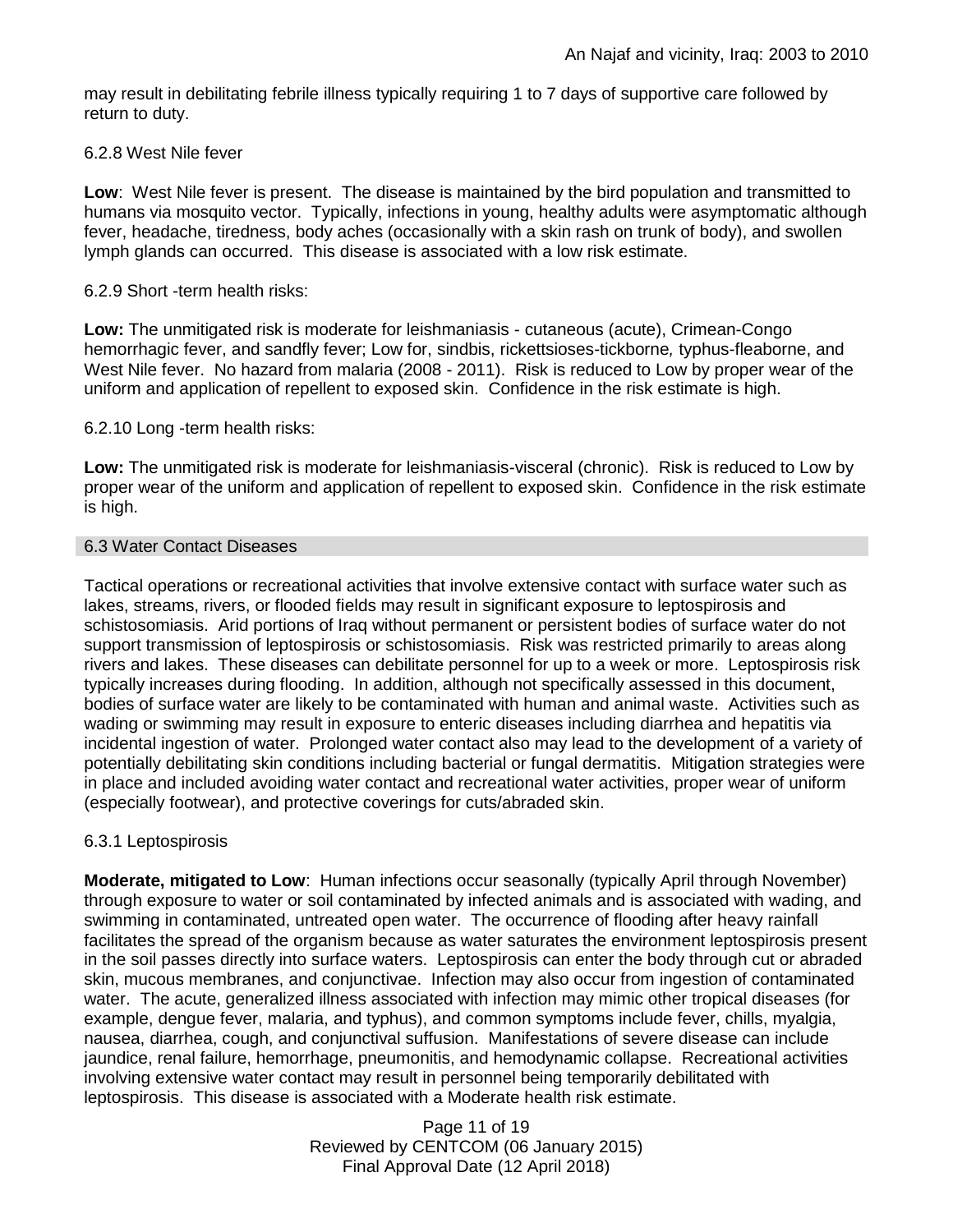# 6.3.2 Schistosomiasis

**Moderate, mitigated to Low**: Humans are the principal reservoir for schistosomes; humans shed schistosome eggs in urine or feces. Animals such as cattle and water buffalo may also be significant reservoirs. Rare cases (less than 0.1% per month attack rate) may occur seasonally (typically April through November) among personnel wading or swimming in lakes, streams, or irrigated fields which were frequently contaminated with human and animal waste containing schistosome eggs. In groups with prolonged exposure to heavily contaminated foci, attack rates may exceed 10%. Exceptionally heavy concentrations of schistosomes may occur in discrete foci, which were difficult to distinguish from less contaminated areas. In non-immune personnel exposed to such foci, rates of acute schistosomiasis may be over 50%. Mild infections are generally asymptomatic. In very heavy acute infections, a febrile illness (acute schistosomiasis) may occur, especially with *Schistosoma japonicum*  and *S. mansoni*, requiring hospitalization and convalescence over 7 days. This disease is associated with a Moderate health risk estimate.

### 6.3.3 Short -term health risks:

**Low:** Unmitigated Health risk of schistosomiasis and leptospirosis is Moderate during warmer months. Mitigation measures reduce the risk to Low. Confidence in the health risk estimate is high.

6.3.4 Long -term health risks:

### **None identified based on available data.**

#### 6.4 Respiratory Diseases

Although not specifically assessed in this document, deployed U.S. forces may be exposed to a wide variety of common respiratory infections in the local population. These include influenza, pertussis, viral upper respiratory infections, viral and bacterial pneumonia, and others. The U.S. military populations living in close-quarter conditions are at risk for substantial person-to-person spread of respiratory pathogens. Influenza is of particular concern because of its ability to debilitate large numbers of unvaccinated personnel for several days. Mitigation strategies were in place and included routine medical screenings, vaccination, enforcing minimum space allocation in housing units, implementing head-to-toe sleeping in crowded housing units, implementation of proper personal protective equipment (PPE) when necessary for healthcare providers and detention facility personnel.

# 6.4.1 Tuberculosis (TB)

**Moderate, mitigated to Low:** Potential health risk to U.S. personnel is Moderate, mitigated to Low, year round. Transmission typically requires close and prolonged contact with an active case of pulmonary or laryngeal TB, although it also can occur with more incidental contact. The Army Surgeon General has defined increased risk in deployed Soldiers as indoor exposure to locals or third country nationals of greater than one hour per week in a highly endemic active TB region. Additional mitigation included active case isolation in negative pressure rooms, where available.

### 6.4.2 Meningococcal meningitis

**Low:** Meningococcal meningitis poses a Low risk and is transmitted from person to person through droplets of respiratory or throat secretions. Close and prolonged contact facilitates the spread of this disease. Meningococcal meningitis is potentially a very severe disease typically requiring intensive care; fatalities may occur in 5-15% of cases.

> Page 12 of 19 Reviewed by CENTCOM (06 January 2015) Final Approval Date (12 April 2018)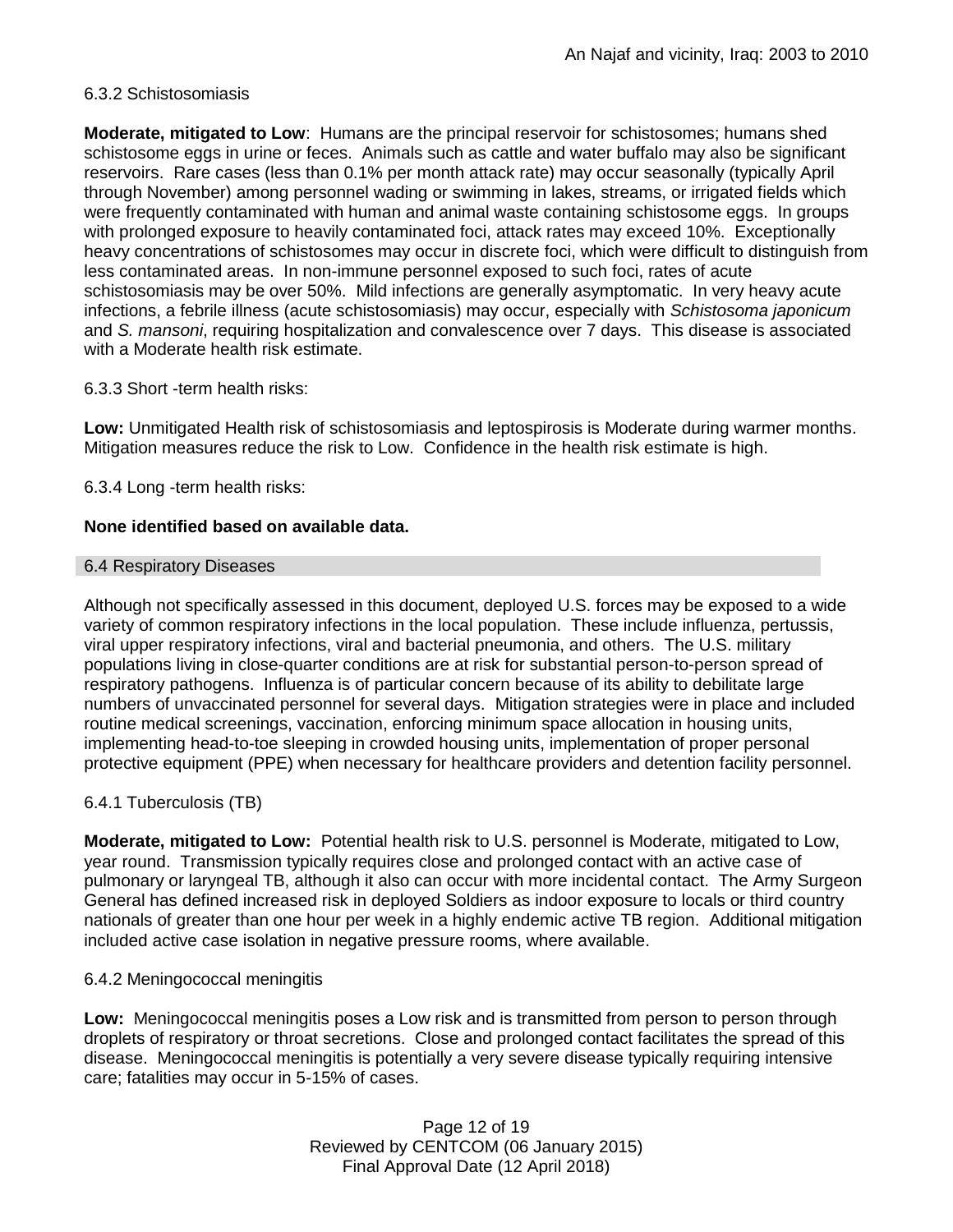# 6.4.3 Short-term health risks:

**Low:** Moderate (TB) to Low (for meningococcal meningitis). Overall risk was reduced to Low with mitigation measures. Confidence in the health risk estimate is high.

6.4.4 Long-term health risks:

**None identified based on available data.** Tuberculosis is evaluated as part of the post deployment health assessment (PDHA). A TB skin test is required post-deployment if potentially exposed and is based upon individual service policies.

### 6.5 Animal-Contact Diseases

### 6.5.1 Rabies

**Moderate, mitigated to Low:** Rabies posed a year-round moderate risk. Occurrence in local animals was well above U.S. levels due to the lack of organized control programs. Dogs were the primary reservoir of rabies in Iraq, and a frequent source of human exposure. In June 2008, the New Jersey Health department in The United States reported a confirmed case of rabies in a mixed-breed dog recently imported from Iraq. Rabies is transmitted by exposure to the virus-laden saliva of an infected animal, typically through bites, but could occur from scratches contaminated with the saliva. No cases of rabies acquired in Iraq have been identified in U.S. Service members to date. The vast majority (>99%) of persons who develop rabies disease will do so within a year after a risk exposure, there have been rare reports of individuals presenting with rabies disease up to six years or more after their last known risk exposure. Mitigation strategies included command emphasis of CENTCOM GO 1B, reduction of animal habitats, active pest management programs, and timely treatment of feral animal scratches/bites.

### 6.5.2 Anthrax

**Low:** Anthrax cases are rare in indigenous personnel, and pose a Low risk to U.S. personnel. Anthrax is a naturally occurring infection; cutaneous anthrax is transmitted by direct contact with infected animals or carcasses, including hides. Eating undercooked infected meat may result in contracting gastrointestinal anthrax. Pulmonary anthrax is contracted through inhalation of spores and is extremely rare. Mitigation measures included consuming approved food sources, proper food preparation and cooking temperatures, avoidance of animals and farms, dust abatement when working in these areas, vaccinations, and proper PPE for personnel working with animals.

### 6.5.3 Q-Fever

**Moderate, mitigated to Low:** Potential health risk to U.S. personnel is Moderate, but mitigated to Low, year round. Rare cases are possible among personnel exposed to aerosols from infected animals, with clusters of cases possible in some situations. Significant outbreaks (affecting 1-50%) can occur in personnel with heavy exposure to barnyards or other areas where animals are kept. Unpasteurized milk may also transmit infection. The primary route of exposure is respiratory, with an infectious dose as low as a single organism. Incidence could result in debilitating febrile illness, sometimes presenting as pneumonia, typically requiring 1 to 7 days of inpatient care followed by return to duty. Mitigation strategies in place as listed in paragraph 6.5.2 except for vaccinations.

> Page 13 of 19 Reviewed by CENTCOM (06 January 2015) Final Approval Date (12 April 2018)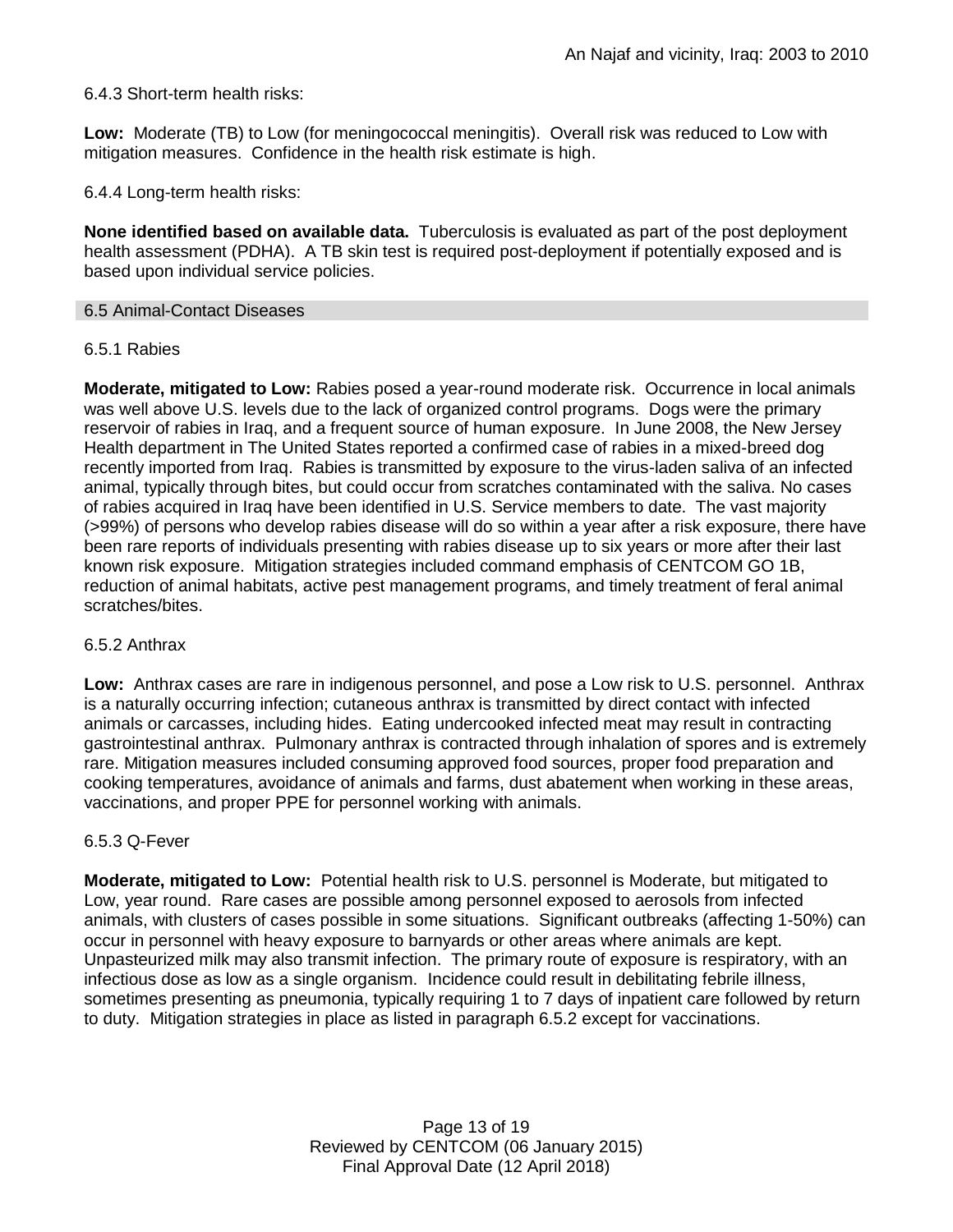### 6.5.4 H5N1 avian influenza

**Low:** Potential health risk to U.S. personnel is Low. Although H5N1 avian influenza (AI) is easily transmitted among birds, bird-to-human transmission is extremely inefficient. Human-to-human transmission appears to be exceedingly rare, even with relatively close contact. Extremely rare cases (less than 0.01% per month attack rate) could occur. Incidence could result in very severe illness with fatality rate higher than 50 percent in symptomatic cases. Mitigation strategies included avoidance of birds/poultry and proper cooking temperatures for poultry products.

### 6.5.5 Short-term health risks:

**Low:** The short-term unmitigated risk is Moderate for rabies, and Q-fever, to Low for anthrax, and H5N1 avian influenza. Mitigation measures reduced the overall risk to Low.Confidence in risk estimate is high.

6.5.6 Long-term health risks:

**Low:** A Low long term risk exists for rabies because, in rare cases, the incubation period for rabies can be several years.

### **7 Venomous Animals**

All information was taken directly from the Clinical Toxinology Resources web site from the University of Adelaide, Australia (Reference 2). The species listed below have home ranges that overlap the location of An Najaf and vicinity, and may present a health risk if they are encountered by personnel. See Section 9 for more information about pesticides and pest control measures.

### 7.1 Spiders

 *Latrodectus pallidus*: Clinical effects uncertain, but related to medically important species, therefore major envenoming cannot be excluded.

### 7.2 Scorpions

 *Androctonus crassicauda (black scorpion): Severe envenoming possible and potentially lethal, however most stings cause only severe local pain.* 

 *Buthacus leptochelys*, *Buthacus macrocentrus*, *Compsobuthus matthiesseni*, *Compsobuthus werneri, Orthochirus iraqus*, and *Orthochirus scrobiculosus*: Clinical effects unknown; there are a number of dangerous Buthid scorpions, but there are also some known to cause minimal effects only. Without clinical data it is unclear where this species fits within that spectrum.

- *Scorpio maurus*: Mild envenoming only, not likely to prove lethal.
- *Hemiscorpius lepturus*: Severe envenoming possible, potentially lethal.

 *Hottentotta saulcyi*, *Hottentotta scaber*, and *Hottentotta schach*: Moderate envenoming possible but unlikely to prove lethal.

### 7.3 Snakes

*Cerastes gasperettii*: Potentially lethal envenoming, though unlikely.

Page 14 of 19 Reviewed by CENTCOM (06 January 2015) Final Approval Date (12 April 2018)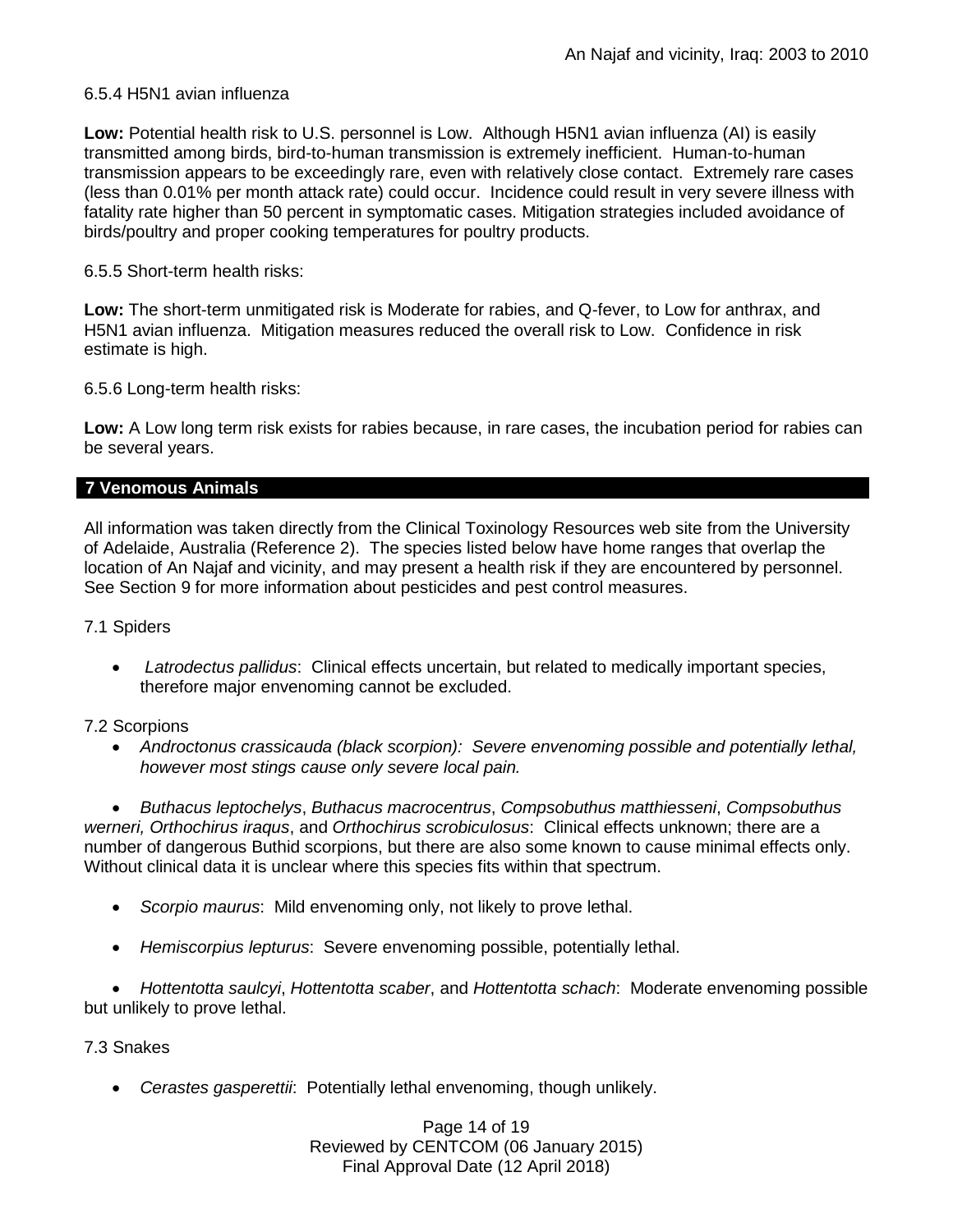*Echis sochureki*: *M*oderate to severe, potentially lethal envenoming.

 *Malpolon monspessulanus*, *Psammophis schokari*, and *Pseudocyclophis persicus*: Clinical effects unknown, but unlikely to cause significant envenoming.

 *Macrovipera lebetina* subspecies e*uphratica* and subspecies *obtusa*: Severe envenoming possible, potentially lethal.

 *Platyceps rhodorachis* and *Psammophis lineolatus*: Mild envenoming only, not likely to prove lethal.

 *Walterinnesia aegyptia*: Clinical effects unknown, but potentially lethal envenoming, though unlikely, cannot be excluded.

7.4 Short-term health risk:

**Low:** If encountered, effects of venom vary with species from mild localized swelling (e.g. *S. maurus*) to potentially lethal effects (e.g. *E. sochureki*). See effects of venom above. Mitigation strategies included avoiding contact, proper wear of uniform (especially footwear), and timely medical treatment. Confidence in the health risk estimate is low (Reference 9, Table 3-6).

7.5 Long-term health risk:

### **None identified.**

# **8 Heat/Cold Stress**

### 8.1 Heat

Summer (June - September) monthly mean daily maximum temperatures range from 102 degrees Fahrenheit (°F) to 108 °F with an average temperature of 106 °F based on historical climatological data. The health risk of heat stress/injury based on temperatures alone is Low  $(< 78$  °F) from November – March, High (82-87.9°F) in April, and extremely high ( $\geq 88^\circ$ F) from May – October. However, work intensity and clothing/equipment worn pose greater health risk of heat stress/injury than environmental factors alone (Reference 6). Managing risk of hot weather operations included monitoring work/rest periods, proper hydration, and taking individual risk factors (e.g. acclimation, weight, and physical conditioning) into consideration. Risk of heat stress/injury was reduced with preventive measures

### 8.1.1 Short-term health risk:

**Low to Extremely High, mitigated to Low:** The risk of heat injury was reduced to low through preventive measures such as work/rest cycles, proper hydration and nutrition, and monitoring Wet Bulb Globe Temperature (WBGT). Risk of heat injury in unacclimatized or susceptible populations (older, previous history of heat injury, poor physical condition, underlying medical/health conditions), and those under operational constraints (equipment, PPE, vehicles) is Extremely High from May – October, High in April, and Low from November – March. Confidence in the health risk estimate is low (Reference 9, Table 3-6).

### 8.1.2 Long-term health risk:

Page 15 of 19 Reviewed by CENTCOM (06 January 2015) Final Approval Date (12 April 2018) **Low:** The long-term risk is Low. However, the risk may be greater for certain susceptible persons–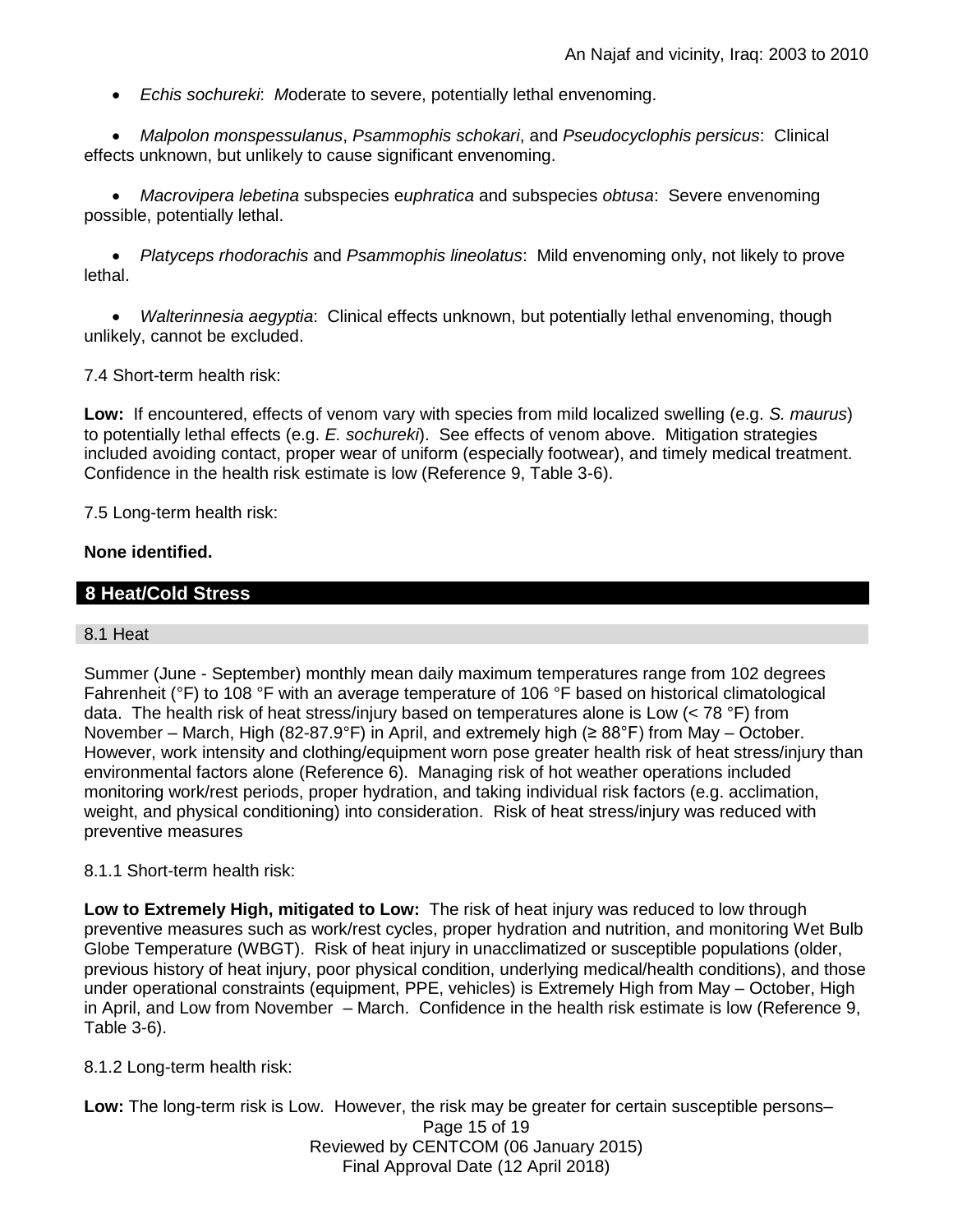those older (i.e., greater than 45 years), in lesser physical shape, or with underlying medical/health conditions. Long-term health implications from heat injuries are rare but may occur, especially from more serious injuries such as heat stroke. It is possible that high heat in conjunction with various chemical exposures may increase long-term health risks, though specific scientific evidence is not conclusive. Confidence in these risk estimates is medium (Reference 9, Table 3-6).

#### 8.2 Cold

### 8.2.1 Short-term health risks:

Winter (December - March) mean daily minimum temperatures range from 44 °F to 56 °F with an average temperature of 49 °F based on historical climatological data. Because even on warm days a significant drop in temperature after sunset by as much as 40  $\degree$ F can occur, there is a risk of cold stress/injury. The risk assessment for Non-Freezing Cold Injuries (NFCI), such as chilblain, trench foot, and hypothermia, is Low based on historical temperature and precipitation data. Frostbite is unlikely to occur because temperatures rarely drop below freezing. However, personnel may encounter significantly lower temperatures during field operations at higher altitudes. As with heat stress/injuries, cold stress/injuries are largely dependent on operational and individual factors instead of environmental factors alone.

**Low:** The health risk of cold injury is Low. Confidence in the health risk estimate is medium.

8.2.2 Long-term health risk:

**Low:** The health risk of cold injury is Low. Confidence in the health risk estimate is high

# **9 Noise**

### 9.1 Continuous

No specific hazard sources were documented in the DOEHRS or the MESL from the 6 April 2003 through 30 December 2010 timeframe.

9.2 Impulse

No specific hazard sources were documented in the DOEHRS or the MESL from the 6 April 2003 through 30 December 2010 timeframe.

### **10 Unique Incidents/Concerns**

### 10.1 Potential environmental contamination sources

DoD personnel are exposed to various chemical, physical, ergonomic, and biological hazards in the course of performing their mission. These types of hazards depend on the mission of the unit and the operations and tasks which the personnel are required to perform to complete their mission. The health risk associated with these hazards depends on a number of elements including what materials are used, how long the exposure last, what is done to the material, the environment where the task or operation is performed, and what controls are used. The hazards can include exposures to heavy metal particulates (e.g., lead, cadmium, manganese, chromium, and iron oxide), solvents, fuels, oils, and gases (e.g., carbon monoxide, carbon dioxide, oxides of nitrogen, and oxides of sulfur). Most of these exposures occur when performing maintenance task such as painting, grinding, welding, engine repair, or movement through contaminated areas. Exposures to these occupational hazards can occur

> Page 16 of 19 Reviewed by CENTCOM (06 January 2015) Final Approval Date (12 April 2018)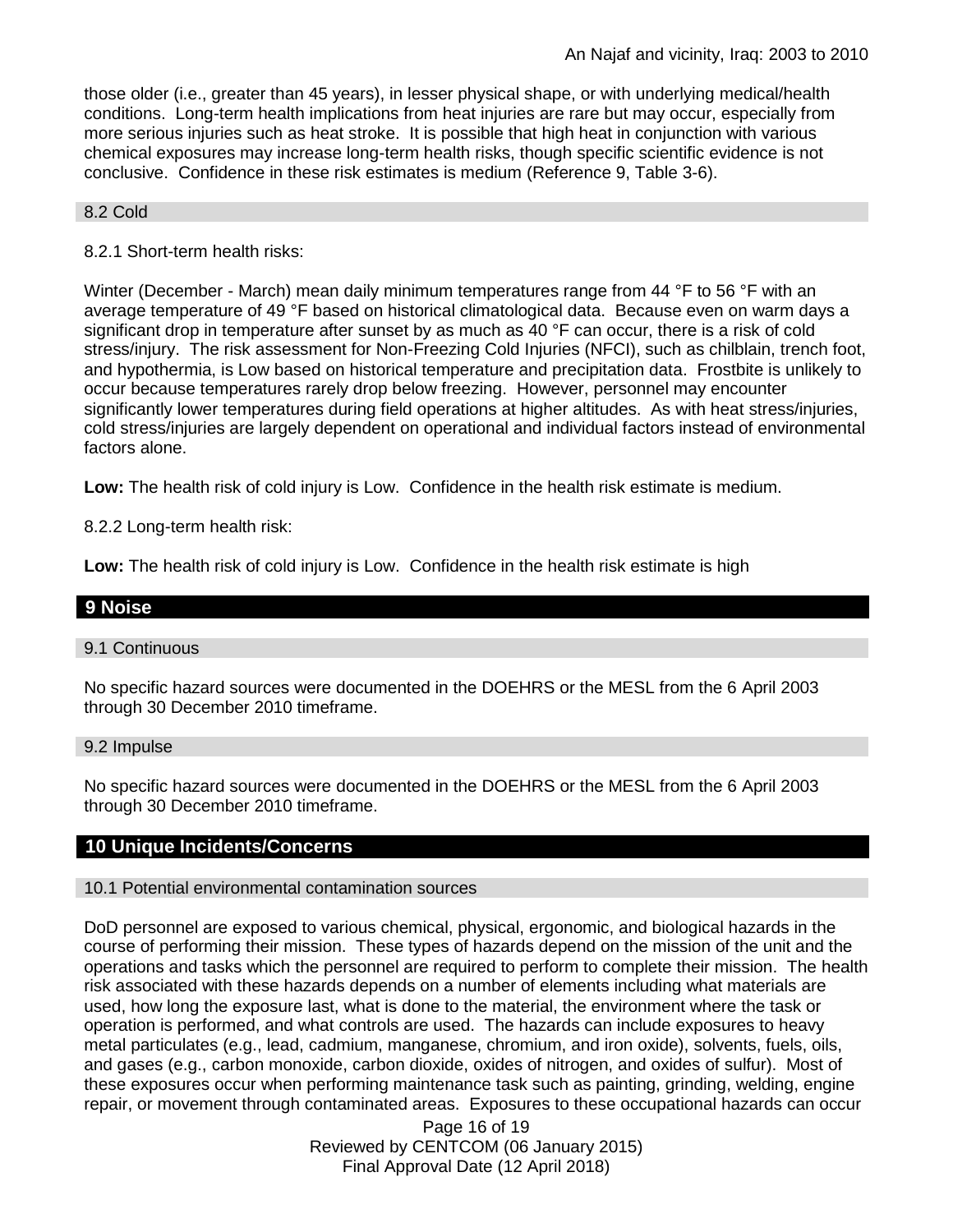through inhalation (air), skin contact, or ingestion; however exposures through air are generally associated with the highest health risk.

#### 10.2 Waste Sites/Waste Disposal

No specific hazard sources were documented in the DOEHRS or the MESL from the 6 April 2003 through 30 December 2010 timeframe.

### 10.3 Fuel/petroleum products/industrial chemical spills

No specific hazard sources were documented in the DOEHRS or the MESL from the 6 April 2003 through 30 December 2010 timeframe.

### 10.4 Pesticides/Pest Control:

The health risk of exposure to pesticide residues is considered within the framework of typical residential exposure scenarios, based on the types of equipment, techniques, and pesticide products that have been employed, such as enclosed bait stations for rodenticides, various handheld equipment for spot treatments of insecticides and herbicides, and a number of ready-to-use (RTU) methods such as aerosol cans and baits. The control of rodents required the majority of pest management inputs, with the acutely toxic rodenticides staged as solid formulation lethal baits placed in tamper-resistant bait stations indoors and outdoors throughout cantonment areas. Nuisance insects, including biting and stinging insects such as bees, wasps, and ants, also required significant pest management inputs. Use of pesticides targeting against these pests generally involved selection of compounds with low mammalian toxicity and short-term residual using pinpoint rather than broadcast application techniques. No specific hazard sources were documented in DOEHRS or MESL data portal. For each pesticide product applied during this period, the EPA approved label has been archived, providing a framework how each pesticide handled and applied (see below).

### 10.4.1 Rodenticides

Bromadiolone, polybutylenes, and polyisobutylenes were used to control rodents.

### 10.4.2 Insecticides

Insecticides used to control fleas, flies, flying insects, and spiders included: pyrethrins, piperonyl butoxide, methomyl, Z-9 tricosene, polybutylenes, polyisobutylenes, lambda-cyhalothrin, permethrin, nithiazine, and deltamethrin.

### 10.4.5 Short-term and Long-term health risks

# **Insufficient data was available to characterize risk from exposure to pesticides.**

### 10.5 Asbestos

No specific hazard sources were documented in the DOEHRS or the MESL from the 6 April 2003 through 30 December 2010 timeframe.

### 10.6 Lead Based Paint

No specific hazard sources were documented in the DOEHRS or the MESL from the 6 April 2003 through 30 December 2010 timeframe.

> Page 17 of 19 Reviewed by CENTCOM (06 January 2015) Final Approval Date (12 April 2018)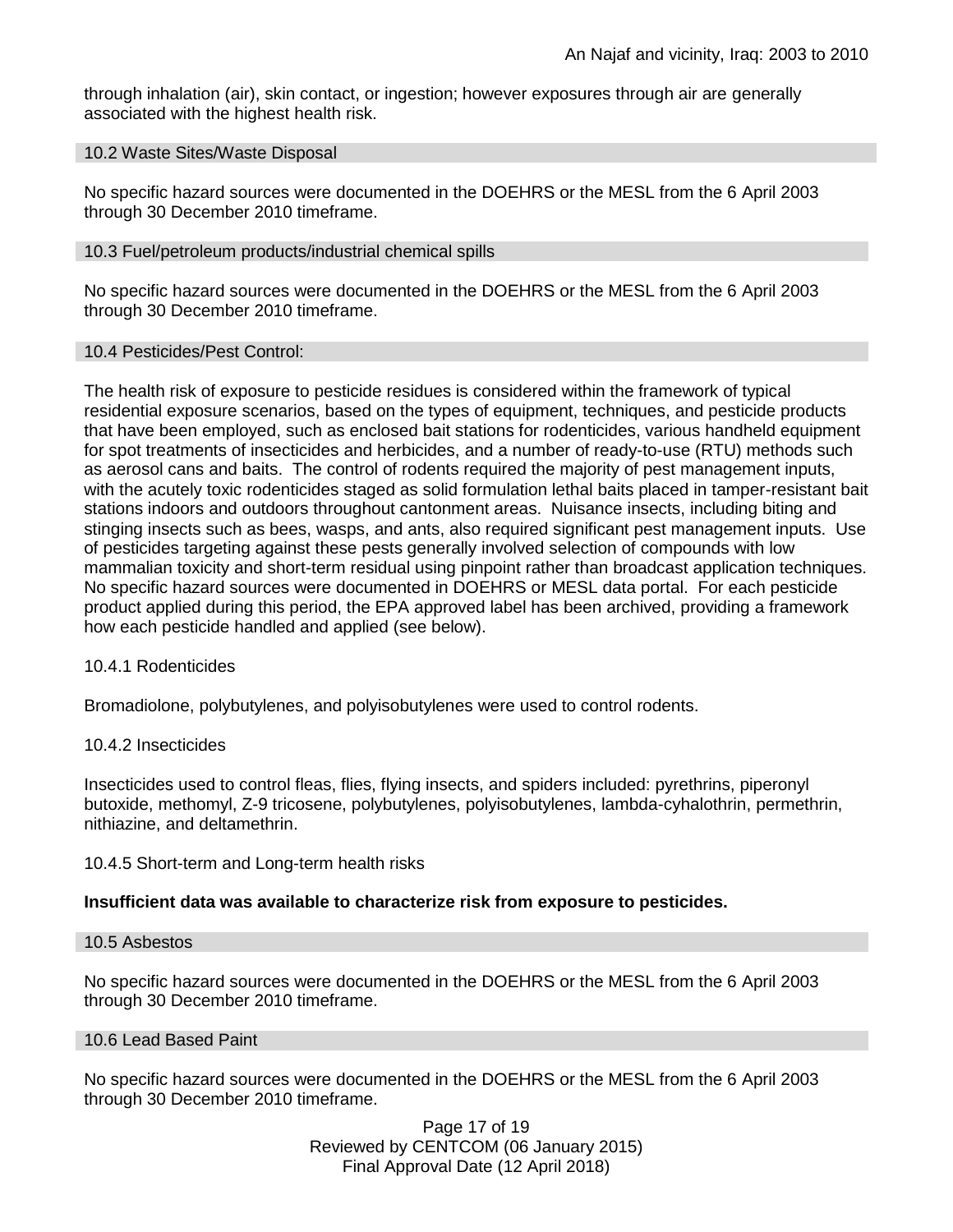### 10.7 Burn Pit

The presence of burn pits at An Najaf and vicinity were not identified. While not specific to An Najaf and vicinity, the consolidated epidemiological and environmental sampling and studies on burn pits that have been conducted as of the date of this publication have been unable to determine whether an association does or does not exist between exposures to emissions from the burn pits and long-term health effects (Reference 7). The committee's review of the literature and the data suggests that service in Iraq or Afghanistan (i.e., a broader consideration of air pollution than exposure only to burn pit emissions) may be associated with long-term health effects, particularly in susceptible (e.g., those who have asthma) or highly exposed subpopulations, such as those who worked at the burn pit. Such health effects would be due mainly to high ambient concentrations of PM from both natural and anthropogenic sources, including military sources. If that broader exposure to air pollution turns out to be relevant, potentially related health effects of concern are respiratory and cardiovascular effects and cancer. Susceptibility to the PM health effects could be exacerbated by other exposures, such as stress, smoking, local climatic conditions, and co-exposures to other chemicals that affect the same biologic or chemical processes. Individually, the chemicals measured at burn pit sites in the study were generally below concentrations of health concern for general populations in the United States. However, the possibility of exposure to mixtures of the chemicals raises the potential for health outcomes associated with cumulative exposure to combinations of the constituents of burn pit emissions and emissions from other sources.

No specific burn pit hazard sources were documented in the DOEHRS or the MESL from the 6 April 2003 through 30 December 2010 timeframe.

# **11 References<sup>1</sup>**

 $\overline{a}$ 

- 1. Casarett and Doull's Toxicology: the Basic Science of Poisons, Chapter 2- Principles of Toxicology; Fifth Edition, McGraw Hill, New York.
- 2. Clinical Toxinology Resources: [http://www.toxinology.com/.](http://www.toxinology.com/) University of Adelaide, Australia.
- 3. Defense Occupational and Environmental Health Readiness System (referred to as the DOEHRS-EH database) at https://doehrs-ih.csd.disa.mil/Doehrs/. Department of Defense (DoD) Instruction 6490.03, *Deployment Health*, 2006.
- 4. DoDI 6055.05, Occupational and Environmental Health, 2008.
- 5. DoD MESL Data Portal: https://mesl.apgea.army.mil/mesl/.Some of the data and reports used may be classified or otherwise have some restricted distribution.

 $1$  NOTE. The data are currently assessed using the 2013 TG230. The general method involves an initial review of the data which eliminates all chemical substances not detected above 1-yr negligible MEGs. Those substances screened out are not considered acute or chronic health hazards so are not assessed further. For remaining substances, acute and chronic health effects are evaluated separately for air water (soil is only evaluated for long term risk). This is performed by deriving separate short-term and long term population exposure level and estimates (referred to as population exposure point concentrations (PEPC)) that are compared to MEGs derived for similar exposure durations. If less than or equal to negligible MEG the risk is Low. If levels are higher than negligible then there is a chemical-specific toxicity and exposure evaluation by appropriate SMEs, which includes comparison to any available marginal, critical or catastrophic MEGs. For drinking water 5 L/day MEGs are used for the screening while site specific 5-15 L/day are used for more detailed assessment. For nondrinking water (such as that used for personal hygiene or cooking) the 'consumption rate' is limited to 2 L/day (similar to the EPA) which is derived by multiplying the 5 L/day MEG by a factor of 2.5. This value is used to conservatively assess non drinking uses of water.